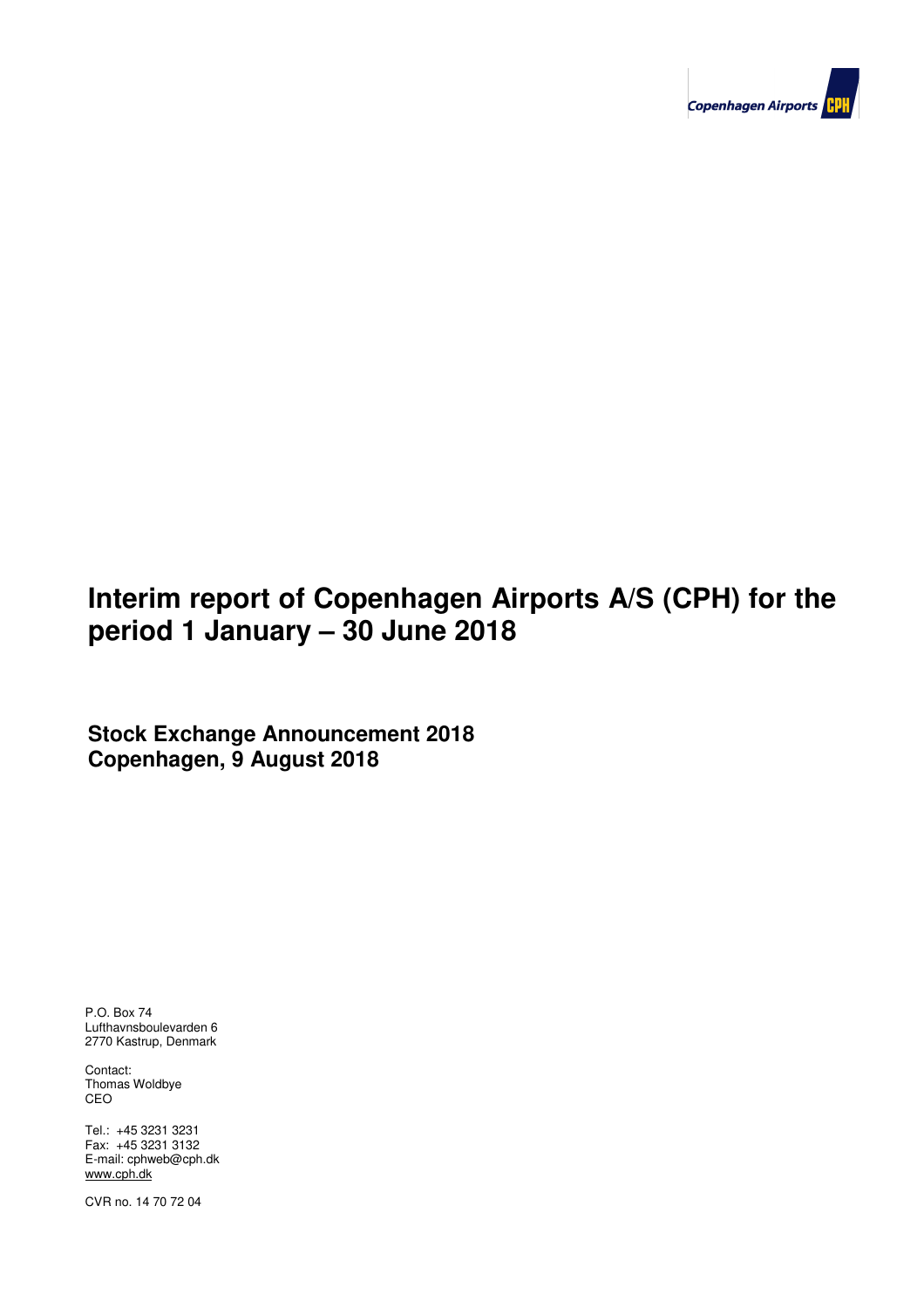### **Contents**

| INTERIM REPORT OF COPENHAGEN AIRPORTS A/S (CPH) FOR THE PERIOD |  |
|----------------------------------------------------------------|--|
|                                                                |  |
|                                                                |  |
|                                                                |  |
|                                                                |  |
|                                                                |  |
|                                                                |  |
|                                                                |  |
|                                                                |  |
|                                                                |  |
|                                                                |  |
|                                                                |  |
|                                                                |  |
|                                                                |  |
|                                                                |  |
|                                                                |  |
|                                                                |  |
|                                                                |  |
|                                                                |  |
|                                                                |  |
|                                                                |  |
|                                                                |  |
|                                                                |  |
|                                                                |  |

The terms "Copenhagen Airports", "CPH", "the Group" and "the Company" are used synonymously for Copenhagen Airports A/S consolidated with its subsidiaries and associates.

The term "Copenhagen Airport" is used about the airport at Copenhagen, Kastrup, owned by Copenhagen Airports A/S.

The term "YTD" is used about year-to-date figures, and the term "FY" is used about full-year figures.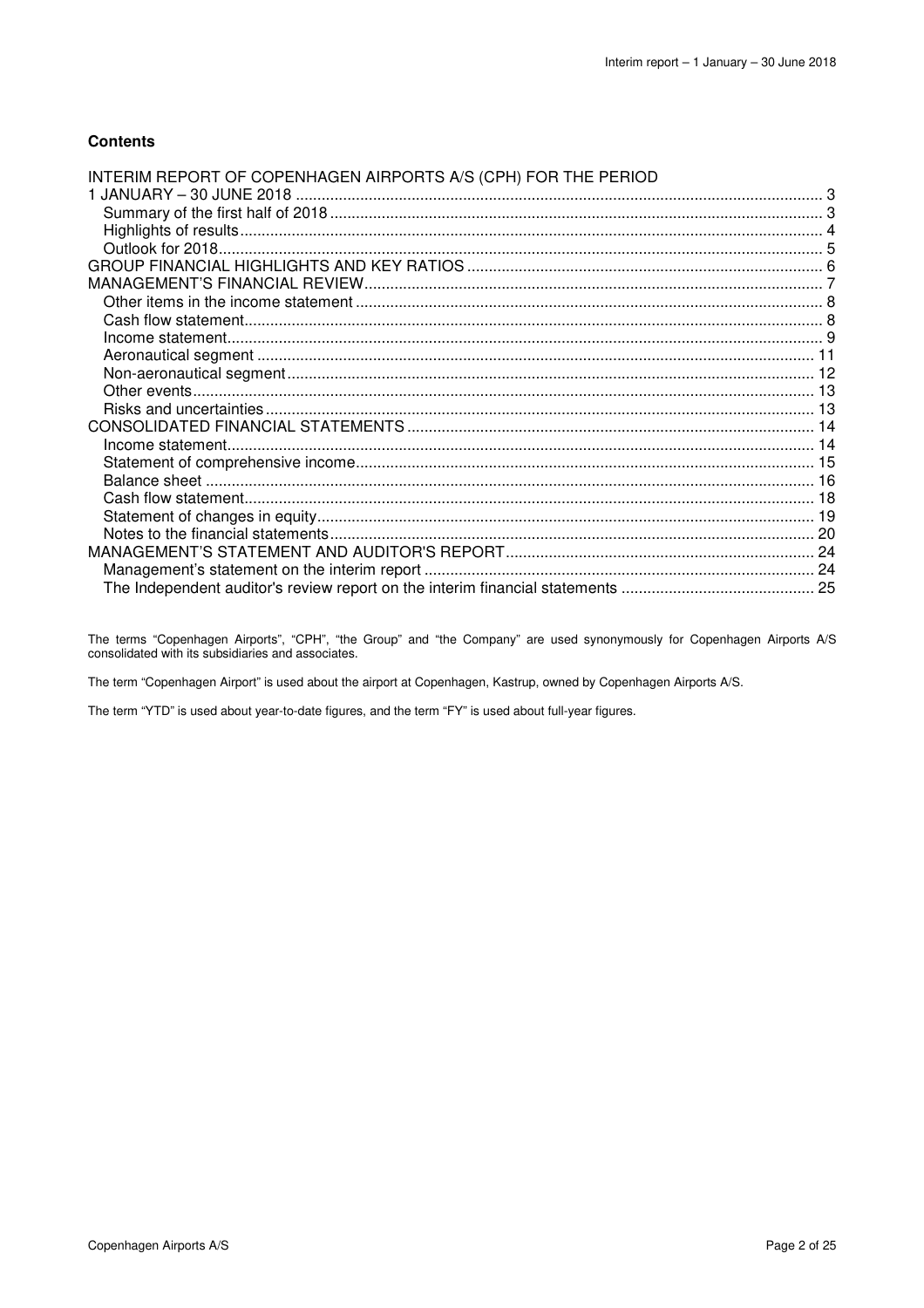### **INTERIM REPORT OF COPENHAGEN AIRPORTS A/S (CPH) FOR THE PERIOD 1 JANUARY – 30 JUNE 2018**

The Board of Directors has today approved the interim report for the period 1 January – 30 June 2018.

As in previous years, the Company has adopted an interim dividend based on the interim profit. The dividend amounts to DKK 427.2 million or DKK 54.43 per share.

### **SUMMARY OF THE FIRST HALF OF 2018**

A total of 14.5 million people travelled through Copenhagen Airport in the first six months of 2018, up 3.1% on the same period of last year and setting a new record. The long-haul, intercontinental routes were the main factor in the increase, with passenger numbers up 9.2%, primarily down to new routes.

CPH's strategy of expanding the number of long-haul routes is bearing fruit. In the first few months of the year, Cathay Pacific opened a direct route to Hong Kong, Air China to Beijing, and both Norwegian and Royal Jordanian started flying to the Jordanian capital, Amman. There was also capacity expansion on a number of routes, with more already announced in the winter programme. CPH now has more than 40 direct routes to destinations outside Europe, helping to secure the strong growth in the important area of intercontinental traffic and a core part of CPH's strategy. The summer programme, with 10 completely new destinations, has also played a part in the record number of passengers travelling through the airport. New direct flights not only give Danish business and leisure travellers more opportunities to head out into the world, but also play a key role in attracting tourists and investors to Denmark. When CPH opens a new route, passenger numbers generally rise, as this makes it easier for tourists in particular to come to Denmark.

The number of local departing passengers was up 3.8%, while transfer and transit passengers were down 0.4%. The 3.1% increase in total passenger numbers contributed to the 0.5% increase in revenue, while profit before tax, excluding one-off items, was DKK 710.7 million, down 6.2% on the same period in 2017. This was because of the reduction in charges from 1 April 2018, higher depreciation charges and higher staff costs.

### **New walkway to metro opened**

June saw the opening of Denmark's longest indoor walkway, connecting the metro station to the security checkpoint and SAS Fast Track. The walkway exemplifies the philosophy underlying the airport's expansion plans, which is to create an airport that is both welcoming and efficient. This is a question both of ensuring that flights depart safely and on time, and – significantly – of making the passengers' journey through the airport fast and pleasant. Half of the passengers today travels with just hand luggage, and the vast majority have checked in before reaching the airport, either online or using the mobile from home. They do not need to go to the check-in counters on the ground floor, and the walkway now enables them to proceed directly to the security service. This makes their progress through the airport easier and faster, but also means there are fewer people in Terminal 3, which is already an extremely busy area of the airport. Thanks to the new walkway, CPH is both improving the travel experience and making even better use of the airport capacity, and CPH has once again this year been named Europe's most efficient airport by the respected international research association Air Transport Research Society (ATRS).

In addition to the walkway, the airport has inaugurated the first phase of the 4,000  $m^2$  airside expansion, which will accommodate new walking and seating areas as well as new shops and places to eat.

In 2017, Copenhagen Airport invested approximately DKK 1.5 billion in expansions and improvements, but this year investments are expected to increase to DKK 1.8-2.1 billion. Capital investments in the first half of the year totalled DKK 1,033.2 million, which is 58.1% higher than in the same period last year. One of the biggest construction projects is the new Pier E and an associated new building for passport control. CPH expects to inaugurate the first phase including new stands and gates next year.

### **Continued growth in the non-aeronautical business**

The non-aeronautical part of the business, including the shopping centre and parking, grew because of the increase in passenger numbers. Revenue in the shopping centre is up 2.0%, mainly due to an increase within restaurants and cafés, while parking contributed 10.6%.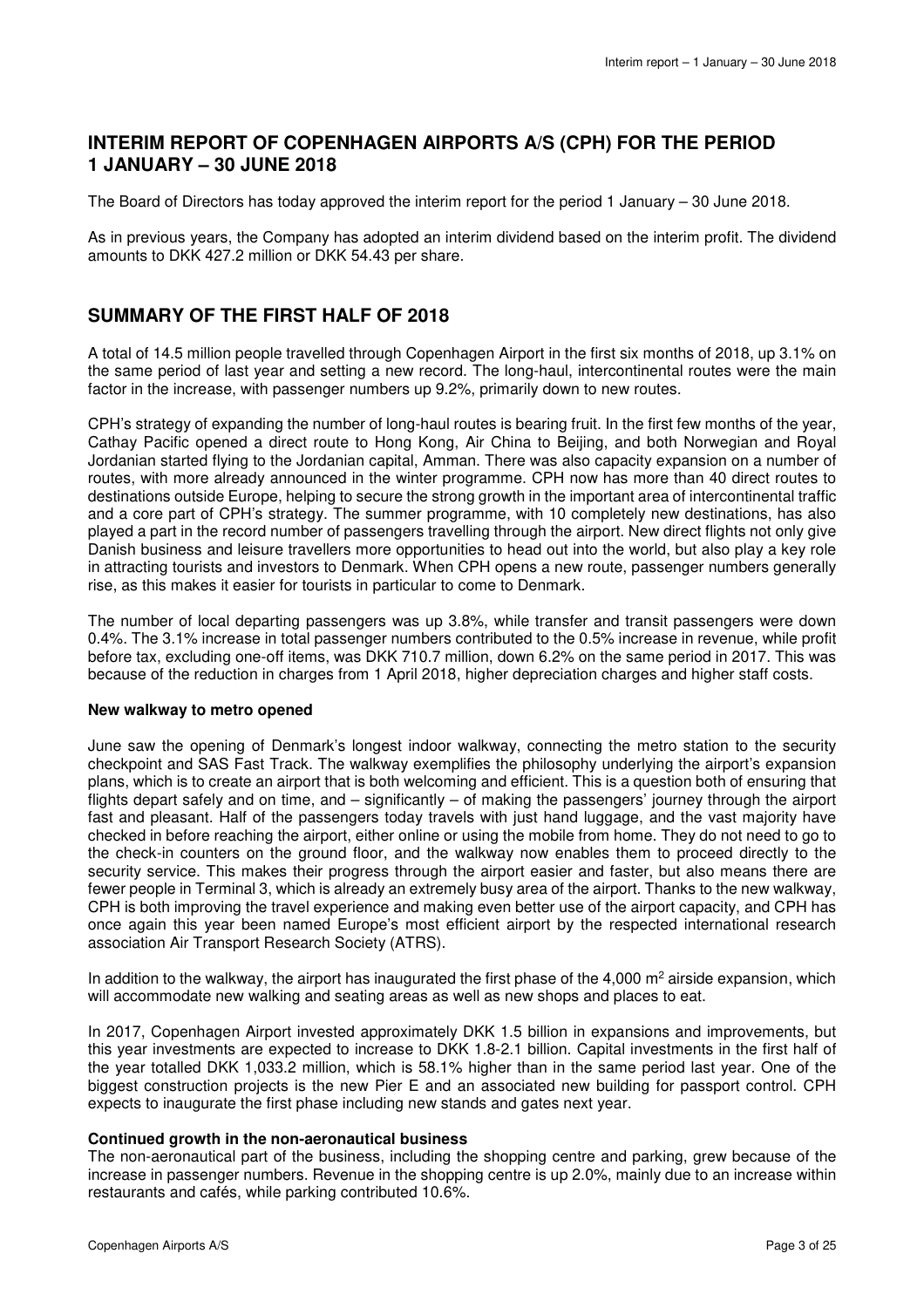Six out of ten passengers shop or have something to eat before boarding their flight. This demands that a broad and attractive range of offerings from CPH, which is why new food outlets have been opened both before and after the security checkpoint. Many of the new units are familiar Danish brands with international ambitions, for example Mikkeller, Wood Wood, Cock's and Cows and Oh! By Kopenhagen Fur.

### **Interim dividend**

Based on the half-year results, a decision has been taken to distribute an interim dividend totalling DKK 427.2 million, equivalent to DKK 54.43 per share. CPH will review the full-year dividend in line with normal practice.

### **HIGHLIGHTS OF RESULTS**

- Passenger numbers at Copenhagen Airport increased by 3.1% in the first six months of 2018. The number of local departing passengers grew by 3.8% and the number of transfer and transit passengers decreased by 0.4%.
- Revenue grew by 0.5% to DKK 2,156.9 million (2017: DKK 2,146.6 million), primarily driven by the increase in parking revenue, although this was partly offset by the reduction in airport charges from 1 April 2018.
- EBITDA, excluding one-off items, decreased by 0.9% to DKK 1,235.1 million (2017: DKK 1,246.0 million). Reported EBITDA fell by 1.5% to DKK 1,217.0 million (2017: DKK 1,236.1 million).
- EBIT, excluding one-off items, decreased by 5.6% to DKK 805.0 million (2017: DKK 852.8 million). Reported EBIT fell by 6.6% to DKK 786.9 million (2017: DKK 842.9 million). EBIT was affected by the abovementioned reduction in airport charges and a 9.4% increase in depreciation charges because of the large investments in growth.
- Net financing costs were in line with last year.
- Profit before tax, excluding one-off items, decreased by 6.2% to DKK 710.7 million (2017: DKK 758.0 million). Reported profit before tax decreased by 7.4% to DKK 692.6 million (2017: DKK 748.1 million).
- Capital expenditure was DKK 1,033.2 million in the first six months of 2018 (2017: DKK 653.5 million). The period has been affected by expansion of capacity at the central security checkpoint, improvement of wide-body facilities, expansion of Terminal 2 airside, establishment of Pier E, expansion of Terminal 3 landside and various investments in growth.
- A total dividend of DKK 427.2 million will be distributed on 14 August 2018 via VP Securities Services based on the holdings registered in VP accounts at the end of the business day on 13 August 2018. Consequently, shares purchased for settlement on or before 13 August 2018 will carry a dividend, whereas shares sold for settlement on or before 13 August 2018 will lose the right to a dividend. This means that transactions up to and including 9 August 2018 will be settled cum dividend, and transactions from and including 10 August 2018 will be settled ex dividend when traded at normal twoday settlement.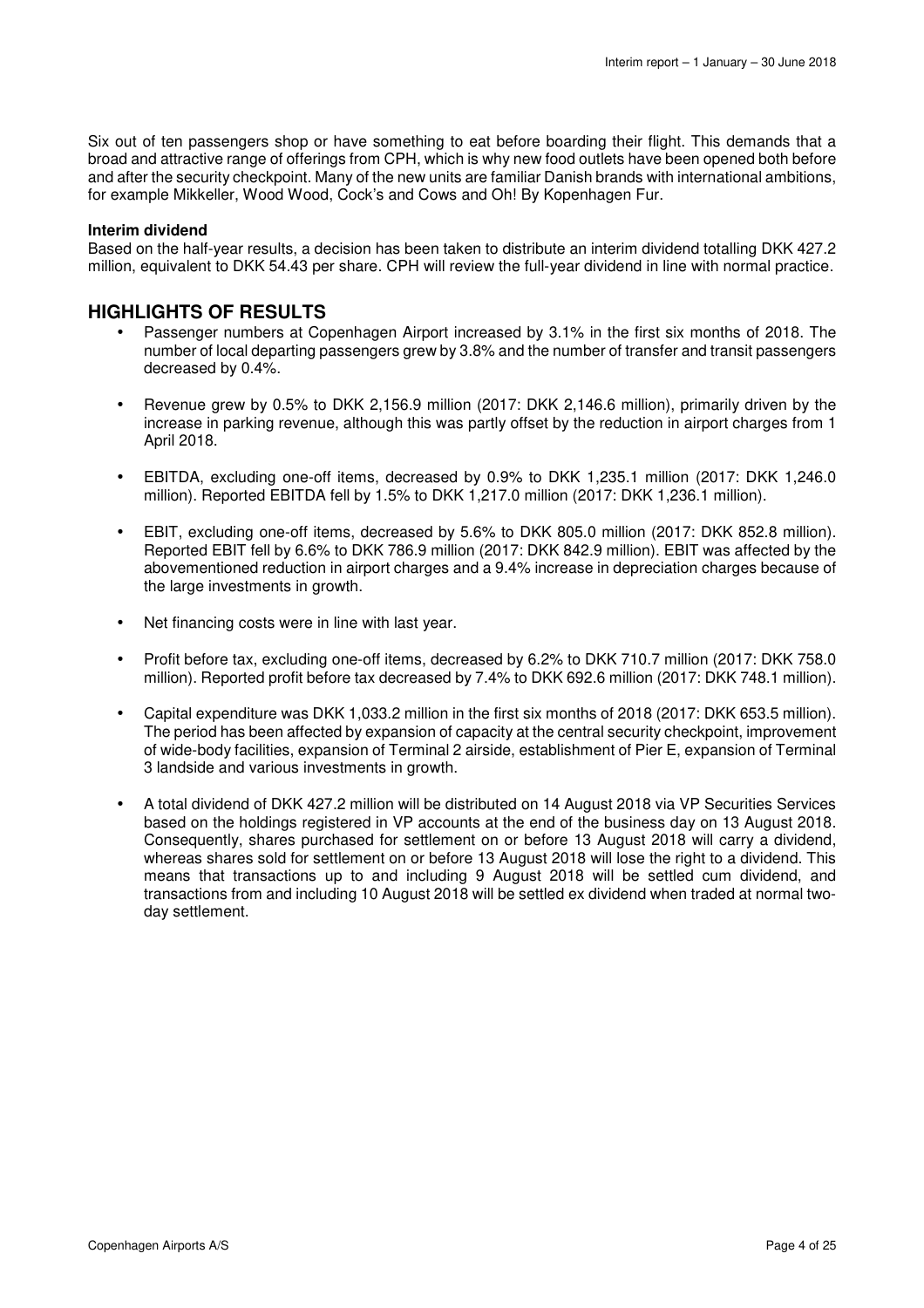### **OUTLOOK FOR 2018**

The outlook for traffic growth, profit before tax and capital expenditure is unchanged from the announcement of 1 March 2018.

|                                                                | <b>REALISED 2017</b> | <b>OUTLOOK FOR 2018</b> |
|----------------------------------------------------------------|----------------------|-------------------------|
| Revenue growth                                                 | 0.4%                 | decrease of 1-2%        |
| Revenue growth excluding one-off items and the hotel operation | 3.5%                 | decrease of 0.5-1.5%    |
|                                                                |                      |                         |
| Profit before tax excluding one-off items, DKK million         | 1,661.8              | 1,350-1,450             |
| Profit before tax, DKK million                                 | 1,635.6              |                         |
| Total investments, DKK million                                 | 1,477.1              | 1,800 - 2,100           |

### **Outlook for revenue growth**

Based on the expected traffic programme for 2018, an increase in the total number of passengers is expected. The development in passenger numbers is a dynamic factor that is subject to both positive and negative influence from general economic developments, decisions by airlines relating to routes and capacity, and isolated events in the aviation industry. The increase in passenger numbers is expected to have a favourable impact on revenue, while this growth will be more than offset by the reduction in airport charges announced at the end of 2017. Charges have been reduced from April 2018 through two specific initiatives. Firstly, the charges that all airlines pay to use the airport are being reduced and, secondly, a special hub incentive scheme has been introduced, lowering charges for frequent feeder flights between regional airports and CPH by 35%. Overall, CPH's charges are expected to decrease by an average of 10% in light of the reductions implemented in April 2018.

Growth in revenue excluding one-off items and the hotel operation is expected to be negative in the range of 0.5-1.5% due to the reduction in charges.

### **Outlook for profit before tax**

Operating costs are expected to be higher than in 2017, primarily due to the expected rise in passenger numbers, stricter regulatory requirements and cost inflation, although this will partly be offset by a continuing focus on operating cost efficiencies. Overall, depreciation charges and financing costs are expected to be higher than in 2017, primarily as a result of a significantly increased investment level.

Excluding one-off items, profit before tax in 2018 is expected to be in the range of DKK 1,350-1,450 million. Excluding one-off items, EBITDA is expected to be lower in 2018 than in 2017 due to the reduction in charges.

### **Outlook for capital investments**

CPH expects to continue to invest in growth for the benefit of passengers and airlines, and is continuing with Expanding CPH, its plan to expand and develop the airport as passenger numbers increase.

CPH expects to significantly increase its investments again in 2018, to an estimated DKK 1.8-2.1 billion, to accommodate Expanding CPH. Planned investments include expansion of the central security checkpoint, improvement of wide-body facilities, the new walkway in Terminal 3, a new passport control facility and expansion of Terminal 2 airside (the area after the central security checkpoint). CPH will also be investing in non-aeronautical projects for the benefit of airlines and passengers.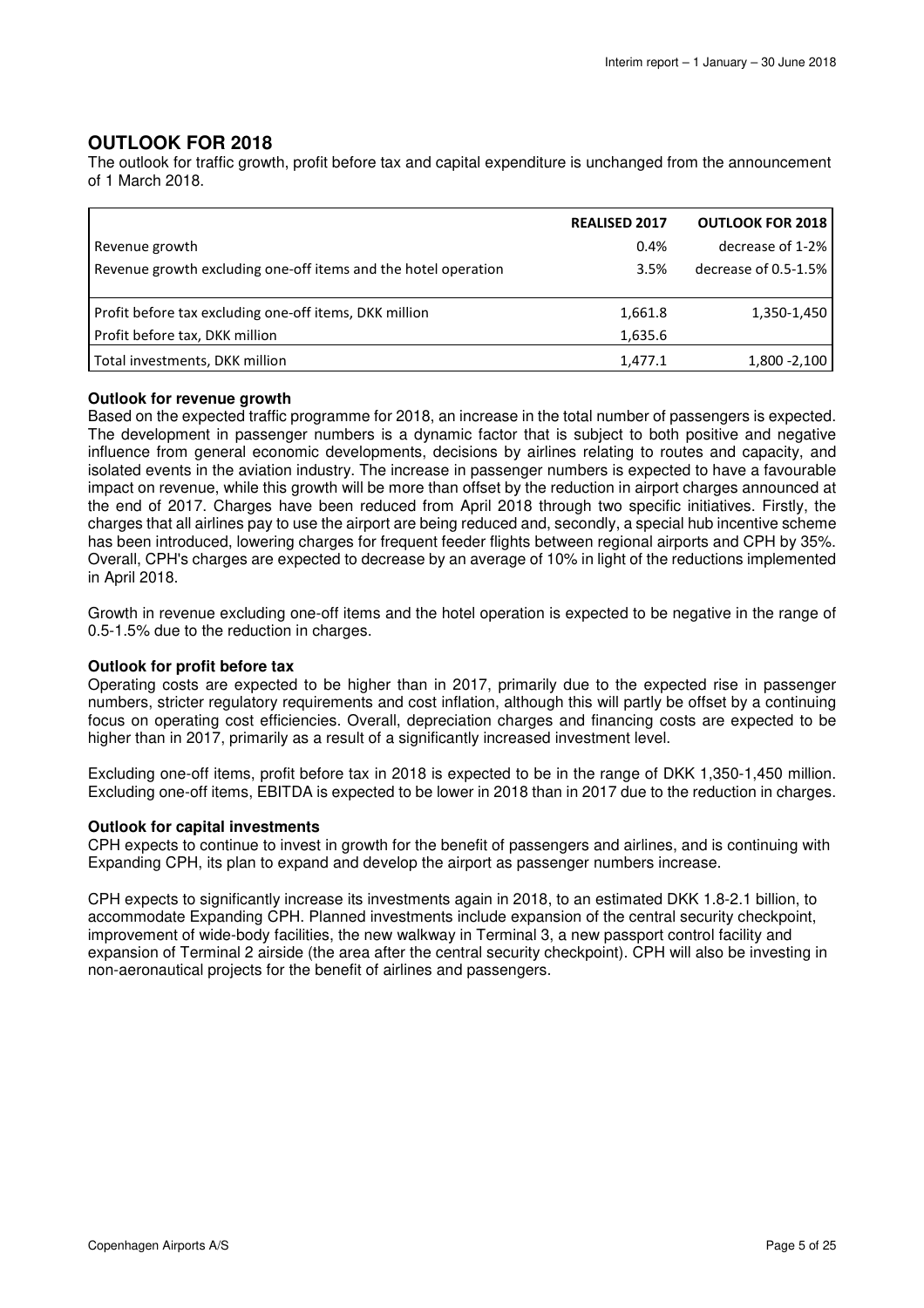## **GROUP FINANCIAL HIGHLIGHTS AND KEY RATIOS**

|                                                 | Q2 2018 | Q <sub>2</sub> 2017 | <b>YTD 2018</b> | <b>YTD 2017</b> | 2017     |
|-------------------------------------------------|---------|---------------------|-----------------|-----------------|----------|
| Income statement (DKK million)                  |         |                     |                 |                 |          |
| Revenue                                         | 1,144   | 1,151               | 2,157           | 2,147           | 4,439    |
| aeronautical revenue                            | 673     | 709                 | 1,263           | 1,279           | 2,667    |
| non-aeronautical revenue                        | 471     | 442                 | 894             | 868             | 1,772    |
| <b>EBITDA</b>                                   | 652     | 697                 | 1,217           | 1,236           | 2,611    |
| aeronautical EBITDA                             | 286     | 326                 | 526             | 551             | 1,231    |
| non-aeronautical EBITDA                         | 366     | 371                 | 691             | 685             | 1,380    |
| <b>EBIT</b>                                     | 423     | 496                 | 787             | 843             | 1,823    |
| aeronautical EBIT                               | 107     | 193                 | 190             | 269             | 615      |
| non-aeronautical EBIT                           | 316     | 303                 | 597             | 574             | 1,208    |
| Net financing costs                             | 46      | 47                  | 94              | 95              | 187      |
| Profit before tax                               | 377     | 449                 | 693             | 748             | 1,636    |
| Net profit                                      | 290     | 346                 | 534             | 576             | 1,286    |
| Statement of comprehensive income (DKK million) |         |                     |                 |                 |          |
| Other comprehensive income                      | 12      | 12                  | $\overline{7}$  | 35              | 23       |
| Comprehensive income                            | 302     | 358                 | 541             | 611             | 1,308    |
| <b>Balance sheet (DKK million)</b>              |         |                     |                 |                 |          |
| Property, plant and equipment                   | 11,172  | 10,096              | 11,172          | 10,096          | 10,584   |
| Financial investments                           | 13      | 111                 | 13              | 111             | 7        |
| Total assets                                    | 12,212  | 11,294              | 12,212          | 11,294          | 11,590   |
| Equity                                          | 2,908   | 2,955               | 2,908           | 2,955           | 3,152    |
| Interest-bearing debt                           | 6,819   | 6,109               | 6,819           | 6,109           | 5,934    |
| Investment in property, plant and equipment     | 520     | 379                 | 959             | 606             | 1,341    |
| Investment in intangible assets                 | 44      | $\overline{7}$      | 74              | 47              | 136      |
| Cash flow statement (DKK million)               |         |                     |                 |                 |          |
| Cash flow from operating activities             | 641     | 629                 | 858             | 740             | 2,031    |
| Cash flow from investing activities             | (542)   | (384)               | (886)           | (650)           | (1, 473) |
| Cash flow from financing activities             | (122)   | (238)               | 35              | (104)           | (623)    |
| Cash at end of period                           | 19      | 65                  | 19              | 65              | 13       |
| <b>Key ratios</b>                               |         |                     |                 |                 |          |
| EBITDA margin                                   | 57.0%   | 60.5%               | 56.4%           | 57.6%           | 58.8%    |
| <b>EBIT</b> margin                              | 37.0%   | 43.1%               | 36.5%           | 39.3%           | 41.1%    |
| Asset turnover rate                             | 0.38    | 0.42                | 0.36            | 0.39            | 0.40     |
| Return on assets                                | 14.1%   | 18.1%               | 13.3%           | 15.4%           | 16.3%    |
| Return on equity                                | 36.9%   | 44.3%               | 35.2%           | 38.4%           | 41.5%    |
| Equity ratio                                    | 23.8%   | 26.2%               | 23.8%           | 26.2%           | 27.2%    |
| Earnings per DKK 100 share                      | 37.0    | 44.1                | 68.0            | 73.4            | 163.8    |
| Cash earnings per DKK 100 share                 | 66.2    | 69.6                | 122.8           | 123.5           | 264.2    |
| Net asset value per DKK 100 share               | 370.6   | 376.6               | 370.6           | 376.6           | 401.7    |
| NOPAT margin                                    | 31.2%   | 31.7%               | 31.2%           | 31.7%           | 32.3%    |
| Turnover rate of capital employed               | 0.42    | 0.45                | 0.42            | 0.45            | 0.44     |
| ROCE*                                           | 16.8%   | 18.3%               | 16.8%           | 18.4%           | 18.1%    |

\* ROCE is calculated based on reported EBIT for the last four quarters.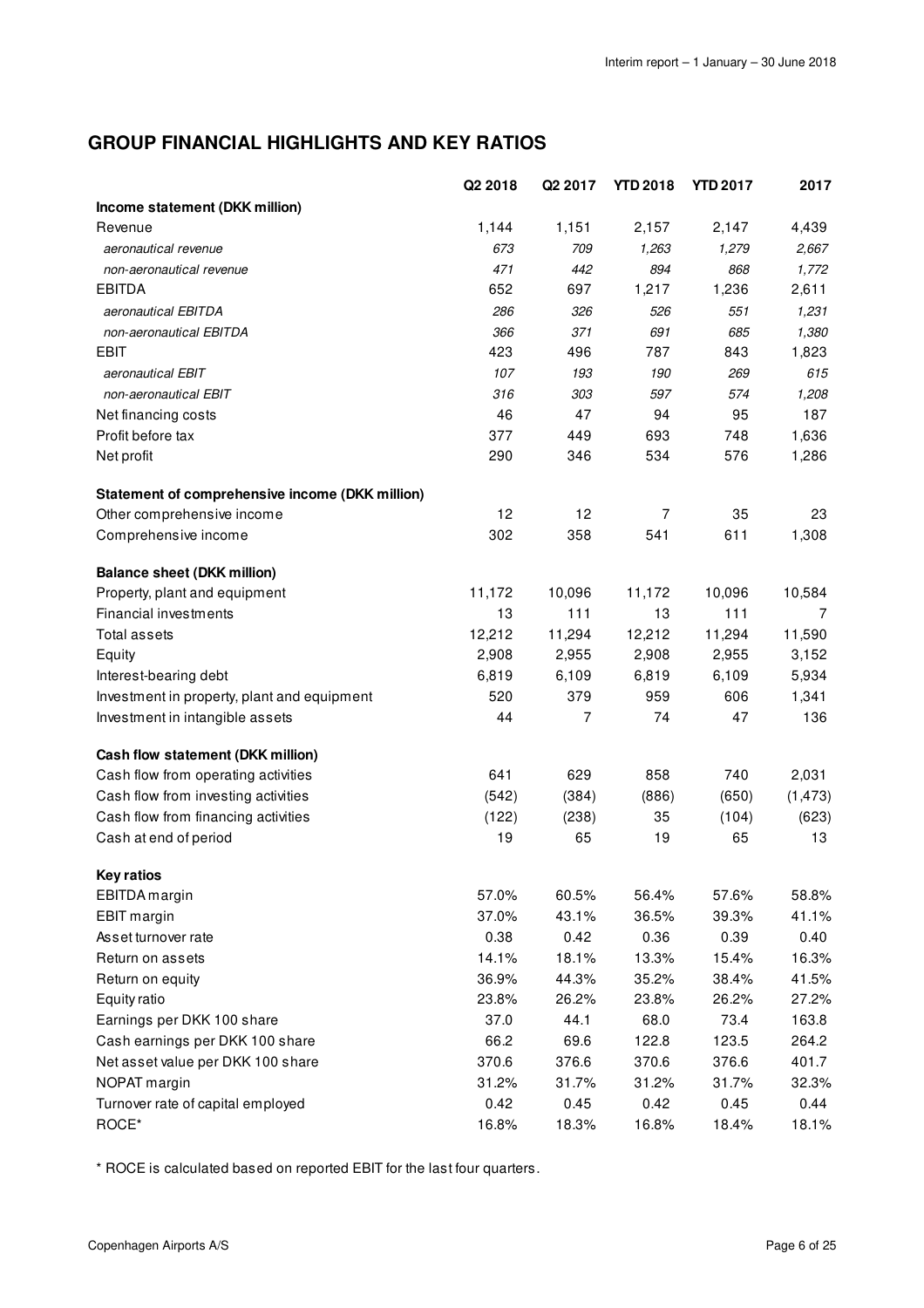### **MANAGEMENT'S FINANCIAL REVIEW**

### **New financial reporting standards in 2018**

Effective 1 January 2018, CPH has implemented new standards including IFRS 9 Financial Instruments and IFRS 15 Revenue from Contracts with Customers. The implementation of IFRS 9 and IFRS 15 has not entailed any material changes to revenue recognition.

### **Performance – H1 2018**

Performance in the first half of 2018 was negatively impacted by a general reduction in airport charges, partly offset by a 3.1% increase in passenger numbers at Copenhagen Airport. This growth was primarily driven by an increase in local departing international passengers.

Consolidated profit before tax for the first half of 2018 was DKK 710.7 million (2017: DKK 758.0 million), excluding one-off items of DKK 18.1 million, which primarily related to restructuring costs.

### **Performance – Compared to 2017**

Consolidated revenue in the first half of 2018 rose by 0.5% to DKK 2,156.9 million. Excluding the effect of the new hotel agreement, where the hotel operation from 1 April 2017 moved from being a management contract with Hilton to a minimumbased lease with Clarion, revenue increased by 2.2%. Aeronautical revenue fell by 1.2% to DKK 1,262.9 million, primarily due to the reduction in airport charges from 1 April 2018. This was partly offset by an increase in local departing passengers on international routes. Non-aeronautical revenue increased by 3.0% to DKK 894.0 million, mainly driven by an increase in parking revenue and partly offset by the effect of the new minimum-based lease with Clarion that came into effect on 1 April 2017. This means that the hotel operation is no longer recognised in the CPH Group, but is included net under sales of services, etc. Underlying non-aeronautical revenue, excluding

the effect of the hotel operation, rose by DKK 60.9 million, equivalent to 7.6%.

Operating costs including depreciation rose by DKK 97.6 million to DKK 1,352.6 million, excluding one-off items and the new hotel agreement. This was mainly due to an increase of DKK 37.4 million in external costs because of higher maintenance costs and an increased activity level. Staff costs increased by DKK 23.3 million, further to annual salary adjustment and an increase in headcount of 71 full-time employees, primarily because of the increased focus on investments in security checks as well as additional regulatory requirements and higher passenger numbers. This was partly offset by higher capitalisation on the many growth projects. Depreciation and amortisation increased by DKK 36.9 million due to the continued high investment level.

Excluding one-off items, EBITDA decreased by 0.9%. Reported EBITDA fell by 1.5% to DKK 1,217.0 million.

Net financing costs were DKK 94.3 million, which was in line with 2017.

Excluding one-off items, profit before tax fell by 6.2% to DKK 710.7 million compared to last year. Reported profit before tax was DKK 692.6 million.

|                          | Q <sub>2</sub> |         |        |            |                   |         | Year to date |           |
|--------------------------|----------------|---------|--------|------------|-------------------|---------|--------------|-----------|
| <b>DKK</b> million       | 2018           | 2017    | Ch.    | Ch. %      | 2018              | 2017    | Ch.          | Ch. %     |
| Revenue                  | 1.144.1        | 1.150.6 | (6.5)  |            | $(0.6\%)$ 2,156.9 | 2.146.6 | 10.3         | 0.5%      |
| <b>EBITDA</b>            | 652.0          | 696.7   | (44.7) | $(6.4\%)$  | 1.217.0           | 1.236.1 | (19.1)       | $(1.6\%)$ |
| <b>EBIT</b>              | 422.7          | 496.5   | (73.8) | $(14.9\%)$ | 786.9             | 842.9   | (56.0)       | $(6.6\%)$ |
| Net financing costs      | 46.1           | 47.0    | (0.9)  | $(1.8\%)$  | 94.3              | 94.8    | (0.5)        | 0.5%      |
| <b>Profit before tax</b> | 376.6          | 449.5   | (72.9) | (16.2%)    | 692.6             | 748.1   | (55.5)       | (7.4%)    |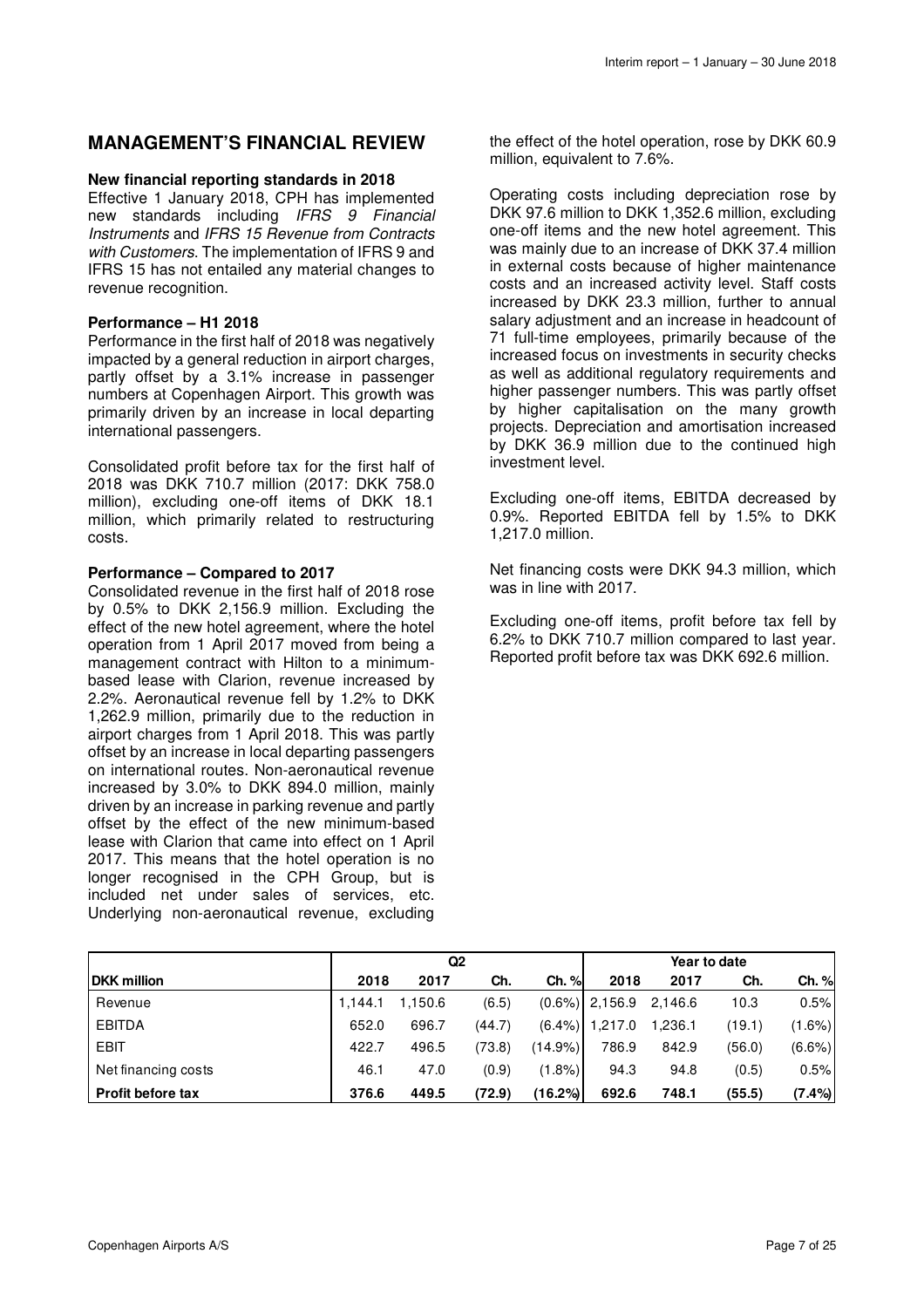### **OTHER ITEMS IN THE INCOME STATEMENT**

### **Net financing costs**

|                                             | Year to date |        |       |  |  |
|---------------------------------------------|--------------|--------|-------|--|--|
| <b>DKK</b> million                          | 2018         | 2017   | Ch.   |  |  |
| Interest                                    | 115.3        | 108.7  | 6.6   |  |  |
| Market value adjustments<br>Other financial | (0.7)        |        | (0.7) |  |  |
| costs                                       | (20.3)       | (13.9) | (6.4) |  |  |
| Total                                       | 94.3         | 94.8   | (0.5) |  |  |

Net financing costs decreased by DKK 0.5 million year on year.

The higher loan volume meant interest costs increased by DKK 6.6 million.

Other financial costs fell by DKK 6.4 million, mainly due to a decrease in capitalised interest on noncurrent assets because of the timing of project start-ups and the higher activity level.

### **Tax on profit for the period**

Tax on profit for the period is recognised on the basis of estimated tax.

### **CASH FLOW STATEMENT**

|                                                 | Year to date |         |         |  |  |
|-------------------------------------------------|--------------|---------|---------|--|--|
| <b>DKK</b> million                              | 2018         | 2017    | Ch.     |  |  |
| Cash flow from:                                 |              |         |         |  |  |
| Operating activities                            | 857.9        | 740.5   | 117.4   |  |  |
| Investing activities                            | (886.5)      | (650.0) | (236.5) |  |  |
| Financing activities                            | 35.1         | (103.9) | 139.0   |  |  |
| Net cash flow for the period                    | 6.5          | (13.4)  | 19.9    |  |  |
| Cash at beginning of year<br>Cash at the end of | 12.6         | 78.2    | (65.6)  |  |  |
| the period                                      | 19.1         | 64.8    | (45.7   |  |  |

### **Cash flow from operating activities**

Developments in the cash flow from operating activities can primarily be attributed to the higher activity level.

### **Cash flow from investing activities**

Investments in property, plant and equipment and intangible assets in the first half of 2018 totalled DKK 887.3 million (2017: DKK 653.5 million). Major investments included expansion of capacity at the central security checkpoint, improvement of widebody facilities, expansion of Terminal 2 airside, establishment of Pier E, expansion of Terminal 3 landside and various investments in growth.

### **Cash flow from financing activities**

The cash flow from financing activities relates to repayment of a USPP loan of USD 100 million, dividend payment and minor mortgage repayments. This was partly offset by a drawdown on credit facilities and proceeds from the new 10 year loan of DKK 900 million with Nordic Investment Bank (NIB. This loan will finance investments in capacity and expansions at Copenhagen Airport.

### **Cash and cash equivalents**

As of 30 June 2018, CPH had cash and cash equivalents of DKK 12.6 million and guaranteed unused credit facilities of DKK 2.0 billion.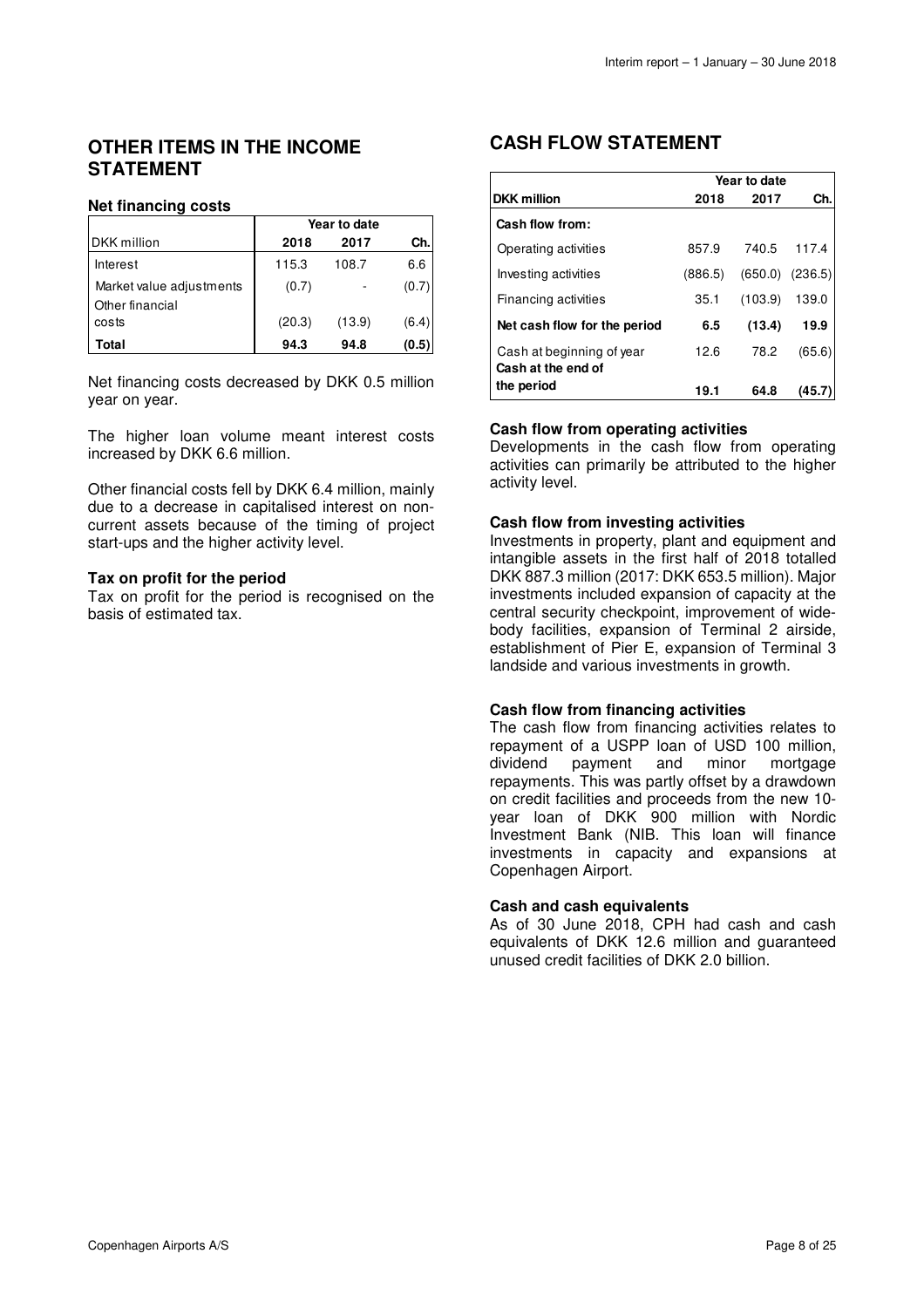### **INCOME STATEMENT**

| 1 January - 30 June 2018       |                  |         |                  |              |                          |
|--------------------------------|------------------|---------|------------------|--------------|--------------------------|
|                                | <b>Including</b> | One-off | <b>Excluding</b> | <b>Hotel</b> | <b>Excluding one-off</b> |
|                                | one-off          | items   | one-off          | operation*   | items and new            |
| <b>DKK</b> million             | items            |         | items            |              | hotel agreement          |
| Revenue                        | 2,156.9          |         | 2,156.9          | (32.6)       | 2,124.3                  |
| Other income                   | 0.7              |         | 0.7              |              | 0.7                      |
| External costs                 | 258.0            | (14.4)  | 243.6            |              | 243.6                    |
| Staff costs                    | 682.6            | (3.7)   | 678.9            |              | 678.9                    |
| <b>EBITDA</b>                  | 1.217.0          | 18.1    | 1,235.1          | (32.6)       | 1,202.5                  |
| Amortisation and depreciation  | 430.1            |         | 430.1            |              | 430.1                    |
| Profit before interest and tax | 786.9            | 18.1    | 805.0            | (32.6)       | 772.4                    |
| Net financing costs            | 94.3             |         | 94.3             |              | 94.3                     |
| <b>Profit before tax</b>       | 692.6            | 18.1    | 710.7            | (32.6)       | 678.1                    |
| Tax on profit for the period   | 158.6            | 4.0     | 162.6            |              | 162.6                    |
| Net profit for the period      | 534.0            | 14.1    | 548.1            | (32.6)       | 515.5                    |

#### **1 January - 30 June 2017 DKK million** Revenue - 2,146.6 2,146.6 (67.2) 2,079.4 Other income - 2.7 2.7 - 2.7 External costs (3.3) 250.3 247.0 (40.8) 206.2 Staff costs (6.6) 662.9 656.3 (0.7) 655.6 **EBITDA 9.9 1,236.1 1,246.0 (25.7) 1,220.3**  Amortisation and depreciation **393.2** 1993.2 **393.2** 393.2 **Profit before interest and tax 842.9 9.9 852.8 (25.7) 827.1**  Net financing costs 694.8 94.8 94.8 94.8 **Profit before tax 748.1 9.9 758.0 (25.7) 732.3 174.2 758.0 758.0 732.3 174.2 174.2** Tax on profit for the period 172.0 2.2 174.2 174.2 **Including one-off items**<br>2,146.6 **One-off items Excluding one-off items Hotel operation\* Excluding one-off items and new hotel agreement**

**Net profit for the period 576.1 7.7 583.8 (25.7) 558.1** 

**\*** An adjustment for the hotel operation is made only up to EBITDA level.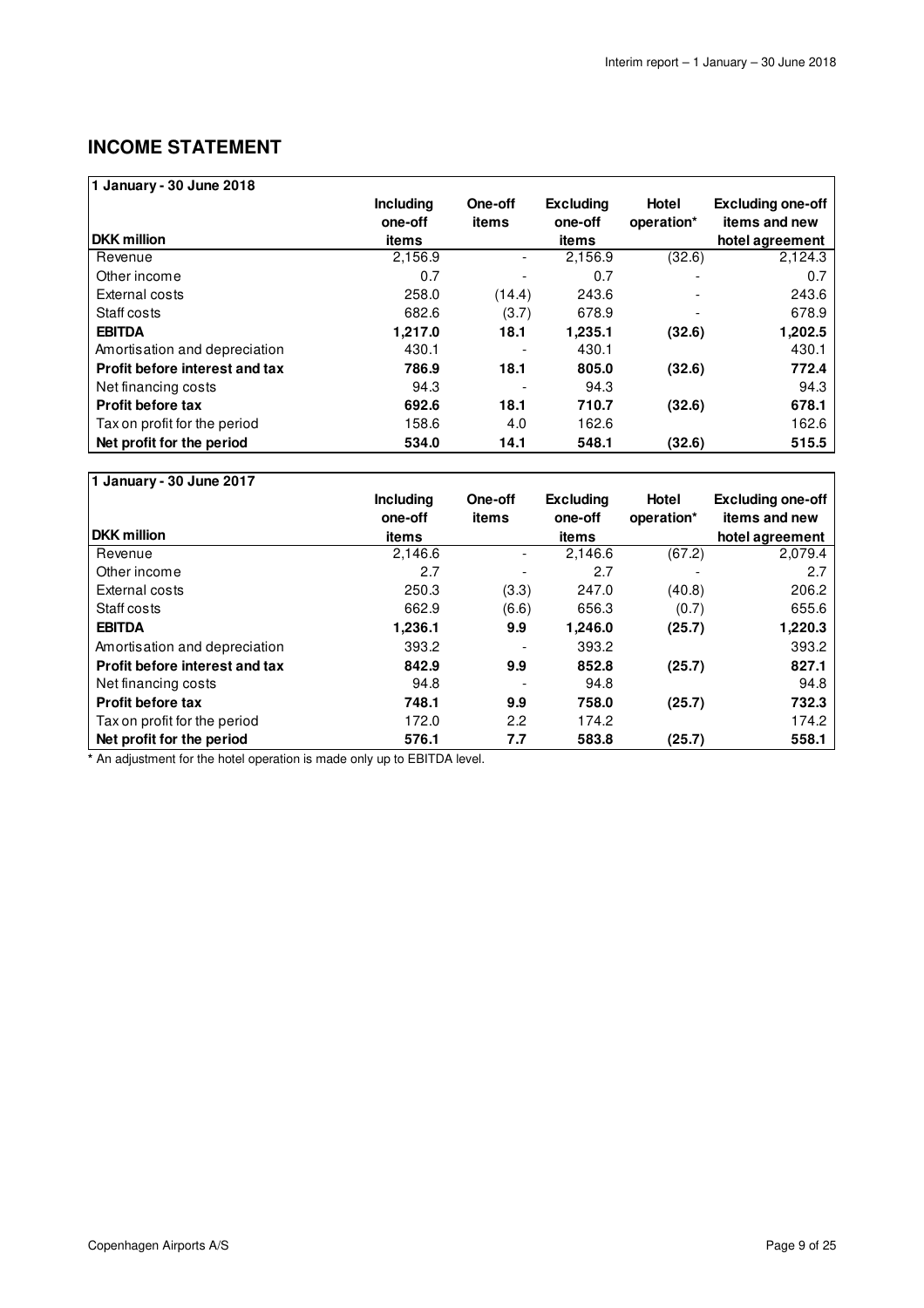| Q <sub>2</sub> 2018            |                             |                  |                             |                                     |                                           |
|--------------------------------|-----------------------------|------------------|-----------------------------|-------------------------------------|-------------------------------------------|
|                                | <b>Including</b><br>one-off | One-off<br>items | <b>Excluding</b><br>one-off | New hotel<br>agreement <sup>*</sup> | <b>Excluding one-off</b><br>items and new |
| <b>DKK</b> million             | items                       |                  | items                       |                                     | hotel agreement                           |
| Revenue                        | 1,144.1                     |                  | 1,144.1                     | (16.5)                              | 1,127.6                                   |
| Other income                   | 0.3                         |                  | 0.3                         |                                     | 0.3                                       |
| External costs                 | 131.2                       | (7.0)            | 124.2                       |                                     | 124.2                                     |
| Staff costs                    | 361.2                       | (2.3)            | 358.9                       |                                     | 358.9                                     |
| <b>EBITDA</b>                  | 652.0                       | 9.3              | 661.3                       | (16.5)                              | 644.8                                     |
| Amortisation and depreciation  | 229.3                       |                  | 229.3                       |                                     | 229.3                                     |
| Profit before interest and tax | 422.7                       | 9.3              | 432.0                       | (16.5)                              | 415.5                                     |
| Net financing costs            | 46.1                        |                  | 46.1                        |                                     | 46.1                                      |
| Profit before tax              | 376.6                       | 9.3              | 385.9                       | (16.5)                              | 369.4                                     |
| Tax on profit for the period   | 86.2                        | 2.1              | 88.3                        |                                     | 88.3                                      |
| Net profit for the period      | 290.4                       | 7.2              | 297.6                       | (16.5)                              | 281.1                                     |
| <b>Q2 2017</b>                 |                             |                  |                             |                                     |                                           |

| .                              | <b>Including</b><br>one-off | One-off<br>items | <b>Excluding</b><br>one-off | New hotel<br>agreement <sup>*</sup> | <b>Excluding one-off</b><br>items and new |
|--------------------------------|-----------------------------|------------------|-----------------------------|-------------------------------------|-------------------------------------------|
| <b>DKK</b> million             | items                       |                  | items                       |                                     | hotel agreement                           |
| Revenue                        | 1,150.6                     |                  | 1,150.6                     | (16.6)                              | 1,134.0                                   |
| Other income                   | 2.0                         |                  | 2.0                         |                                     | 2.0                                       |
| External costs                 | 106.5                       | (2.1)            | 104.4                       |                                     | 104.4                                     |
| Staff costs                    | 349.4                       | (3.7)            | 345.7                       |                                     | 345.7                                     |
| <b>EBITDA</b>                  | 696.7                       | 5.8              | 702.5                       | (16.6)                              | 685.9                                     |
| Amortisation and depreciation  | 200.2                       |                  | 200.2                       |                                     | 200.2                                     |
| Profit before interest and tax | 496.5                       | 5.8              | 502.3                       | (16.6)                              | 485.7                                     |
| Net financing costs            | 47.0                        |                  | 47.0                        |                                     | 47.0                                      |
| Profit before tax              | 449.5                       | 5.8              | 455.3                       | (16.6)                              | 438.7                                     |
| Tax on profit for the period   | 103.3                       | 1.3              | 104.6                       |                                     | 104.6                                     |
| Net profit for the period      | 346.2                       | 4.5              | 350.7                       | (16.6)                              | 334.1                                     |

**\*** An adjustment for the hotel operation is made only up to EBITDA level.

### **Segment reporting**

CPH has chosen to review its operating and financial performance for the period based on its segmental division.

CPH's income statement, statement of comprehensive income, balance sheet, cash flow statement, statement of changes in equity and notes to the financial statements for the period 1 January – 30 June 2018 will be found on pages 14- 23.

### **Segment revenue and profit**

| Year to date       |         |         | Revenue |           |       |       | Profit before interest and tax |         |
|--------------------|---------|---------|---------|-----------|-------|-------|--------------------------------|---------|
| <b>DKK</b> million | 2018    | 2017    | Ch.     | Ch. %     | 2018  | 2017  | Ch.                            | Ch. %   |
| Aeronautical       | 1.262.9 | 1.278.8 | (15.9)  | $(1.2\%)$ | 189.7 | 269.0 | (79.3)                         | (29.5%) |
| Non-aeronautical   | 894.0   | 867.8   | 26.2    | $3.0\%$   | 597.2 | 573.9 | 23.3                           | 4.1%    |
| Total              | 2,156.9 | 2.146.6 | 10.3    | 0.5%      | 786.9 | 842.9 | (56.0)                         | (6.6%)  |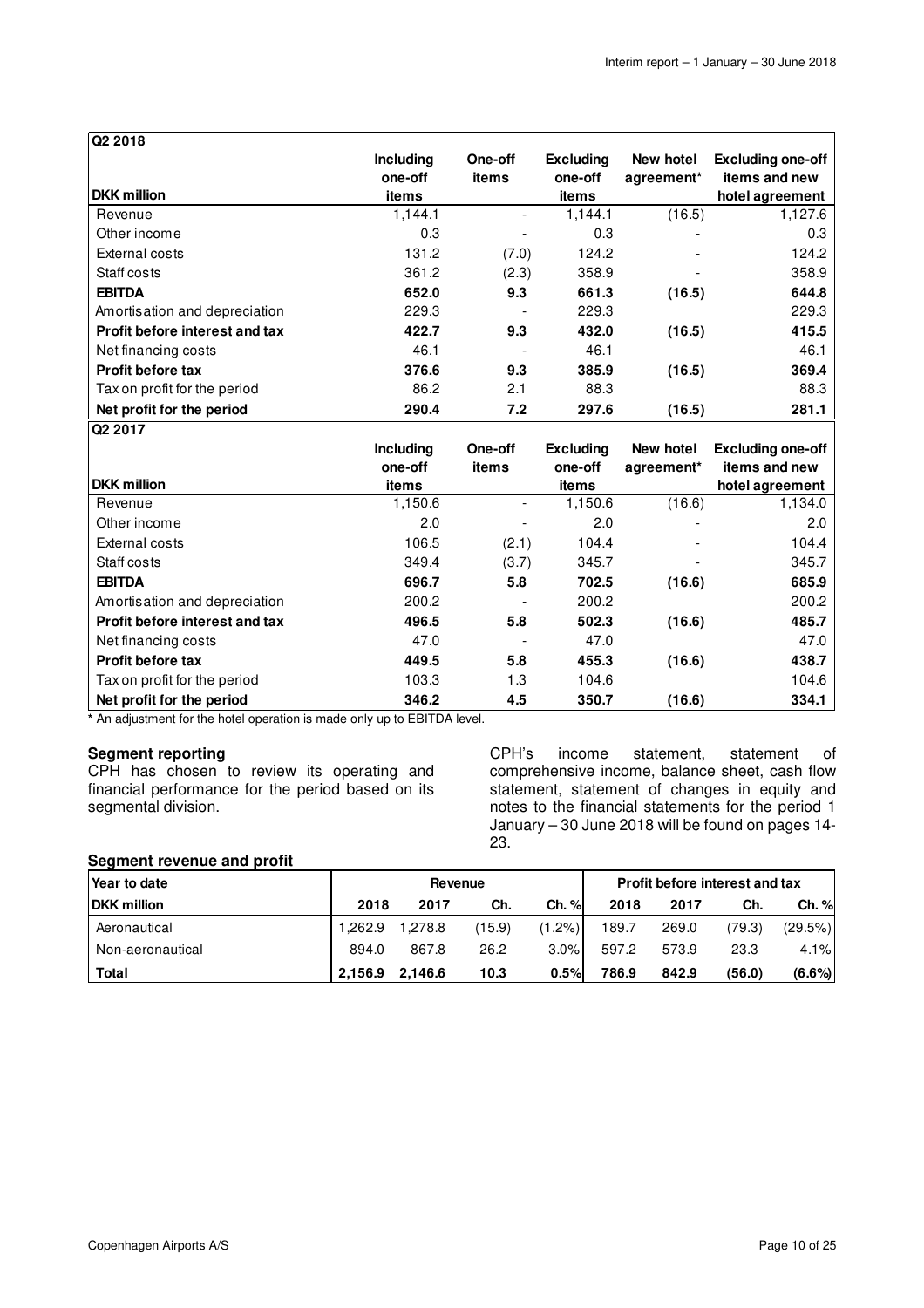### **AERONAUTICAL SEGMENT**

|                        | Q2    |       |        |            | Year to date |         |        |           | <b>FY</b> |
|------------------------|-------|-------|--------|------------|--------------|---------|--------|-----------|-----------|
| DKK million            | 2018  | 2017  | Ch.    | Ch. %      | 2018         | 2017    | Ch.    | Ch. %     | 2017      |
| Revenue                | 673.0 | 708.7 | (35.7) | $(5.0\%)$  | 1,262.9      | 1,278.8 | (15.9) | $(1.2\%)$ | 2,666.8   |
| Profit before interest | 106.8 | 193.2 | (86.4) | $(44.7\%)$ | 189.7        | 269.0   | (79.3) | (29.5%)   | 615.1     |
| Segment assets         |       |       |        |            | 8.677.6      | 8.105.6 | 572.0  | 7.1%      | 8.238.1   |

### **Passengers**

Total passenger numbers rose by 5.3% in the second quarter of 2018, boosted by more passengers on domestic, European and, not least, intercontinental flights, as well as the full-year effect of the new routes opened in 2017. The increase in passengers was primarily the result of a 7.1% increase in the airlines' seat capacity. Local departing passengers, who make up the majority of the total number of departing passengers, rose by 4.0%, while departing transfer traffic was up 6.2%. Intercontinental local departing and transfer traffic increased by 8.1% following the launch of a number of new long-haul routes.

Copenhagen Airport recorded total passenger numbers of 14.5 million in the first six months of 2018, up 3.1%. The traffic figures were positively affected by more people travelling, including at Easter, and the launch of several new routes. The number of passenger-related operations rose by 1.9% and cargo-related operations by 1.1%. The average load factor (occupancy) fell by 0.8% to 73.9% in the first six months of 2018, which was primarily due to the 3.8% increase in seat capacity as a result of more departures.

Total passengers/growth by market in the first six months



For additional comments on traffic performance, please see the most recently released traffic statistics for June 2018.

In the first six months of 2018, the number of local departing passengers increased by 3.8% and the number of transfer passengers decreased by 0.4%. Local departing passengers accounted for 80.6% of all departing passengers, with transfer passengers making up 19.4%.

#### **Revenue**

|                               | Year to date |         |        |           |  |  |  |  |
|-------------------------------|--------------|---------|--------|-----------|--|--|--|--|
| DKK million                   | 2018         | 2017    | Ch.    | Ch. %     |  |  |  |  |
| Take-off charges              | 222.6        | 225.6   | (3.0)  | $(1.4\%)$ |  |  |  |  |
| Passenger charges             | 588.5        | 592.8   | (4.3)  | $(0.7\%)$ |  |  |  |  |
| Security charges              | 295.5        | 302.4   | (6.9)  | $(2.3\%)$ |  |  |  |  |
| ETD charges                   | 20.2         | 19.2    | 1.0    | 5.3%      |  |  |  |  |
| Handling<br>Aircraft parking, | 98.3         | 101.5   | (3.2)  | $(3.1\%)$ |  |  |  |  |
| CUTE, etc.                    | 37.8         | 37.3    | 0.5    | 1.3%      |  |  |  |  |
| Total                         | 1,262.9      | 1,278.8 | (15.9) | (1.2%)    |  |  |  |  |

Aeronautical revenue has been affected by a reduction in charges as a result of two initiatives implemented on 1 April 2018: a general reduction in the charges airlines pay to use the airport and the introduction of a special incentive scheme that reduces charges by 35% on frequent feeder flights between the regional airports and CPH. It was also decided not to index aeronautical charges as of 1 April 2018. This led to a fall in total aeronautical revenue of 1.2%, partly offset by the underlying growth in total passenger numbers and the increase in the take-off weight for flight operations.

Total take-off charges fell by 1.4% to DKK 222.6 million compared to the same period last year, primarily due to the reduction in charges. The decrease was offset by a 3.4% increase in take-off weight compared to the first half of 2017. The take-off weight for passenger-related flight operations was up 3.8%, while that for cargo operations fell by 4.9%.

Passenger charges fell by DKK 4.3 million, equivalent to 0.7%, mainly due to the reduction in airport charges. The number of local departing passengers on international routes increased by 3.9%.

Security and handling charges fell overall by DKK 10.1 million to DKK 393.8 million, corresponding to 2.5%, due to the reduction in airport charges. The increase in ETD charges was mainly due to an adjustment of the 2017 charges and an increase in the number of local departing passengers. Also, more passengers used the CPH Express service (Security Check Fast Track) and more airlines have now signed up to use this facility.

### **Profit before interest (EBIT)**

EBIT decreased by DKK 79.3 million, mainly due to a decrease in revenue because of the reduction in airport charges, higher depreciation charges because of the continued increase in aeronautical investments, and higher staff costs because of the higher headcount.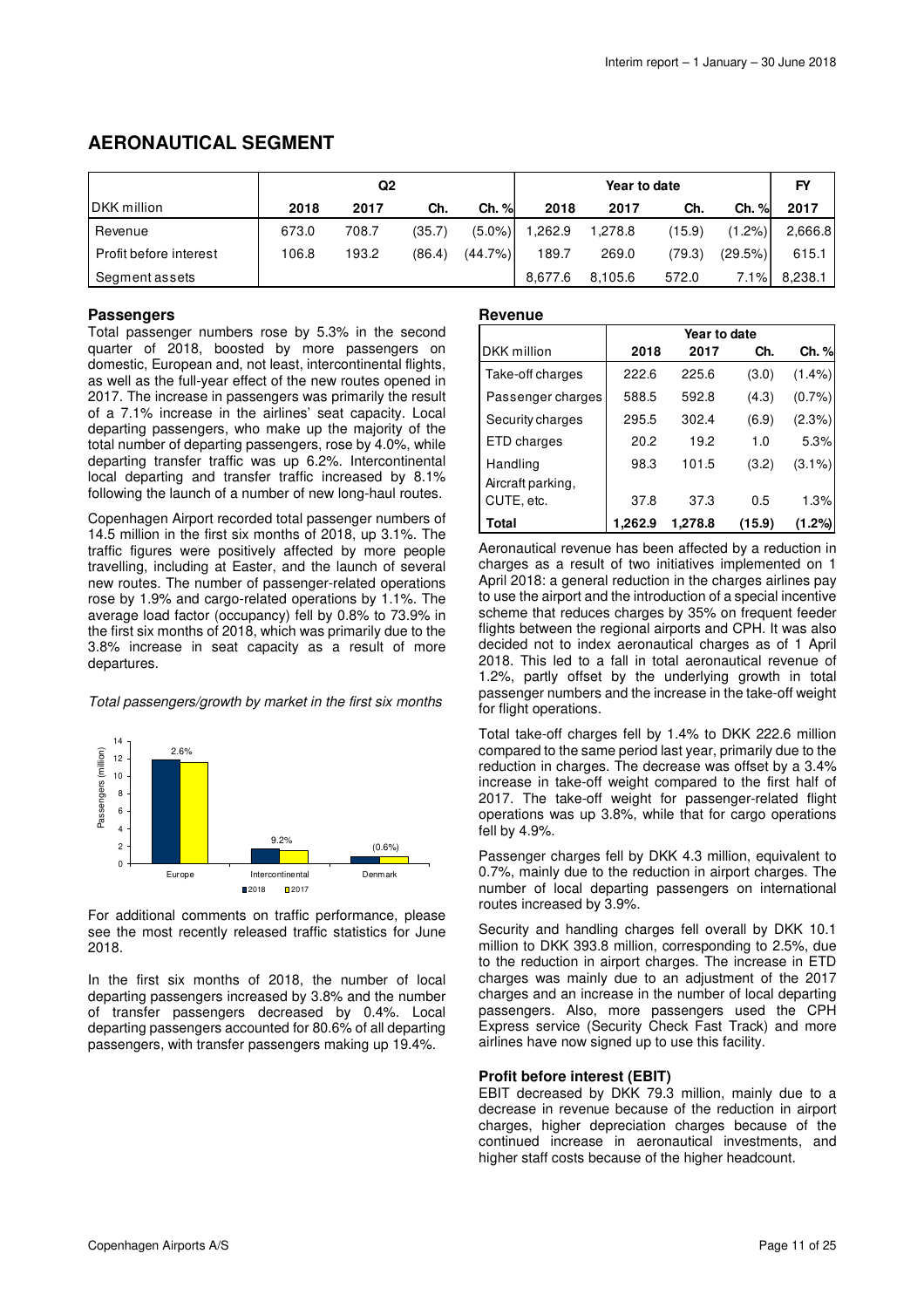### **NON-AERONAUTICAL SEGMENT**

|                        | Q2    |       |      | Year to date |         |         | FY    |       |         |
|------------------------|-------|-------|------|--------------|---------|---------|-------|-------|---------|
| DKK million            | 2018  | 2017  | Ch.  | Ch. %        | 2018    | 2017    | Ch.   | Ch. % | 2017    |
| Revenue                | 471.1 | 441.9 | 29.2 | 6.6%         | 894.0   | 867.8   | 26.2  | 3.0%  | 1.772.6 |
| Profit before interest | 316.0 | 303.1 | 12.9 | 4.2%         | 597.2   | 573.9   | 23.3  | 4.1%  | 1,207.8 |
| Segment assets         |       |       |      |              | 3.502.5 | 3.012.4 | 490.1 | 16.3% | 3,332.1 |

### **Revenue**

Concession revenue

|                 | Year to date |       |      |       |  |
|-----------------|--------------|-------|------|-------|--|
| DKK million     | 2018         | 2017  | Ch.  | Ch. % |  |
| Shopping centre | 405.0        | 397.2 | 7.8  | 2.0%  |  |
| Parking         | 205.4        | 185.8 | 19.6 | 10.6% |  |
| Other revenue   | 29.2         | 26.9  | 2.3  | 8.5%  |  |
| Total           | 639.6        | 609.9 | 29.7 | 4.9%  |  |

Concession revenue from the shopping centre increased by 2.0% in the first six months of 2018. The main drivers were the increase in departing passengers, an improved shop and brand mix, and more units in connection with expansion of the security checkpoint.

The restaurant segment has been boosted by a new Lagkagehuset unit plus five new units added in connection with expansion of the security checkpoint. The specialty stores have experienced a slight decline in revenue due to the extensive rebuilding work in connection with the expansion of Terminal 2.

The TAX FREE shop has been undergoing renovation this year and has therefore also experienced a slight fall in revenue.

Revenue from parking grew by 10.6%. This is due to an amended price structure introduced in 2017, which has helped to increase the average transaction value, a continuing stronger online and media presence, as well as growth in local departing passengers.

Other revenue grew by 8.5%, mainly because of continued growth in the advertising contract with Airmagine. Car rentals have also contributed to the increase.

### Rent

|                    | Year to date |      |       |        |  |  |
|--------------------|--------------|------|-------|--------|--|--|
| DKK million        | 2018         | 2017 | Ch.   | Ch. %  |  |  |
| Rent from premises | 64.7         | 59.8 | 4.9   | 8.3%   |  |  |
| Rent from land     | 24.9         | 23.3 | 1.6   | 6.7%   |  |  |
| Other rent         | 2.7          | 2.8  | (0.1) | (4.5%) |  |  |
| Total              | 92.3         | 85.9 | 6.4   | 7.4%   |  |  |

Revenue from rent from premises is at a higher level than in 2017, mainly due to new contracts.

The increased revenue from rent from land can also mainly be attributed to new contracts.

Sales of services, etc.

|                    | Year to date |       |        |             |  |  |
|--------------------|--------------|-------|--------|-------------|--|--|
| <b>DKK</b> million | 2018         | 2017  | Ch.    | Ch. %       |  |  |
| Hotel operation    |              |       |        |             |  |  |
| - Clarion          | 32.5         | 16.6  | 15.9   | 95.5%       |  |  |
| - Hilton           |              | 50.6  | (50.6) | $(100.0\%)$ |  |  |
| Other              | 129.5        | 104.8 | 24.7   | 23.5%       |  |  |
| Total              | 162.0        | 172.0 | (10.0) | (5.8%)      |  |  |

There was a fall in revenue from the hotel operation, mainly because of the change from a management contract with Hilton to a minimumbased lease with Clarion in the second quarter of 2017. This means that operation of the hotel is no longer recognised in the CPH Group. Other income mainly comprises revenue from PRM, Taxi Management Services (TMS) and energy, all of which are non-profit for CPH.

### **Profit before interest (EBIT)**

EBIT is up DKK 23.3 million on the same period last year, mainly driven by higher revenue but partly offset by an increase in depreciation charges.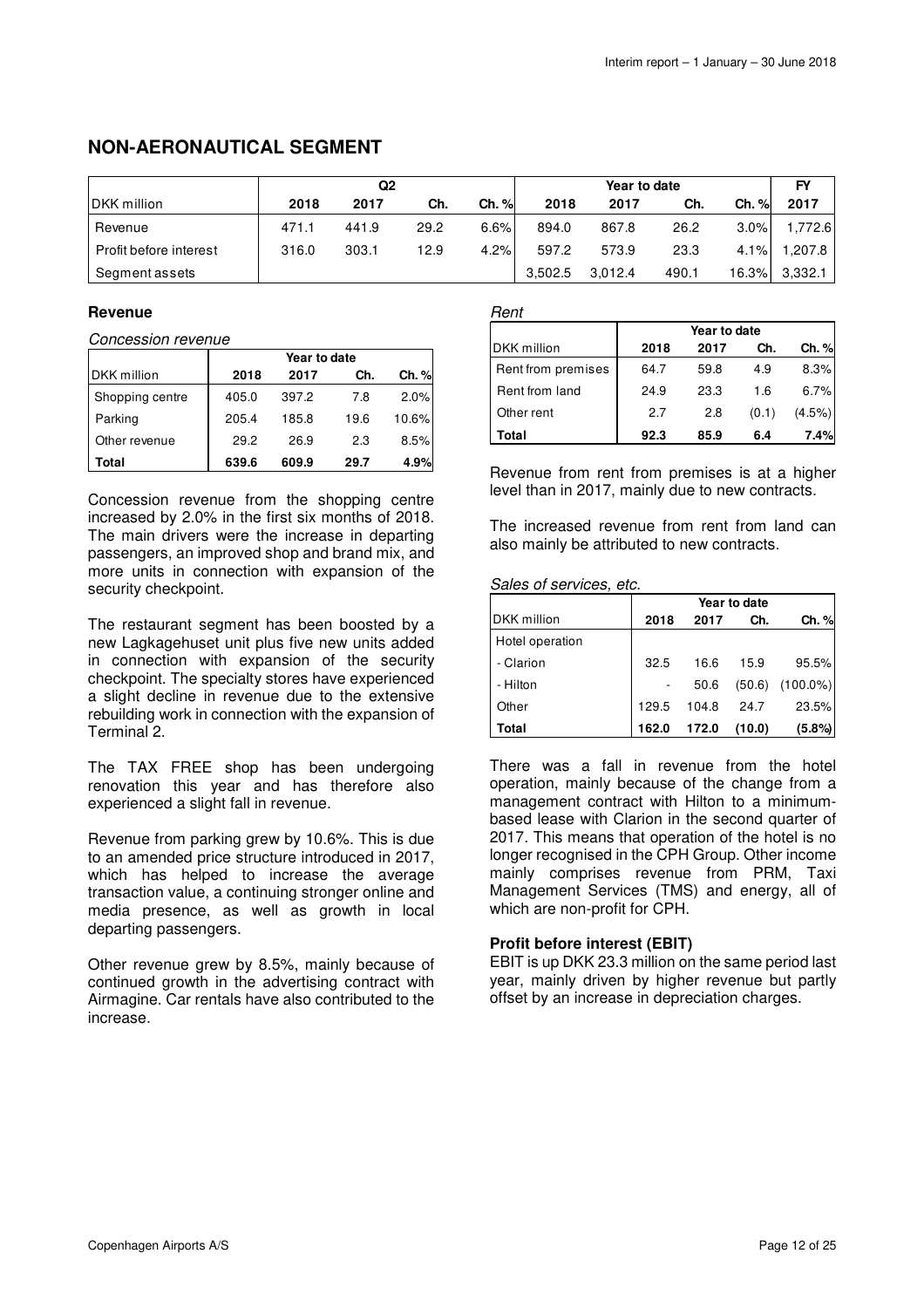### **OTHER EVENTS**

There have not been any significant events in the period.

### **RISKS AND UNCERTAINTIES**

Other than as stated in this interim report, no material changes have occurred in the risks and uncertainties to which CPH is subject, compared to the information stated in the 2017 Annual Report.

#### **Forward-looking statements – risks and uncertainties**

This interim report includes forward-looking statements as described in the US Private Securities Litigation Act of 1995 and similar acts of other iurisdictions, including in particular jurisdictions, including in particular statements concerning future revenues, operating<br>profits, business expansion and capital business expansion and capital investments.

Such statements are subject to risks and uncertainties, as various factors, many of which are beyond CPH's control, may cause actual results and performance to differ materially from the forecasts made in this interim report.

Such factors include general economic and business conditions, changes in exchange rates, the demand for CPH's services, competitive factors within the aviation industry and operational problems in one or more of the Group's businesses. See Risk management and risks on pages 70-74 of the 2017 Annual Report.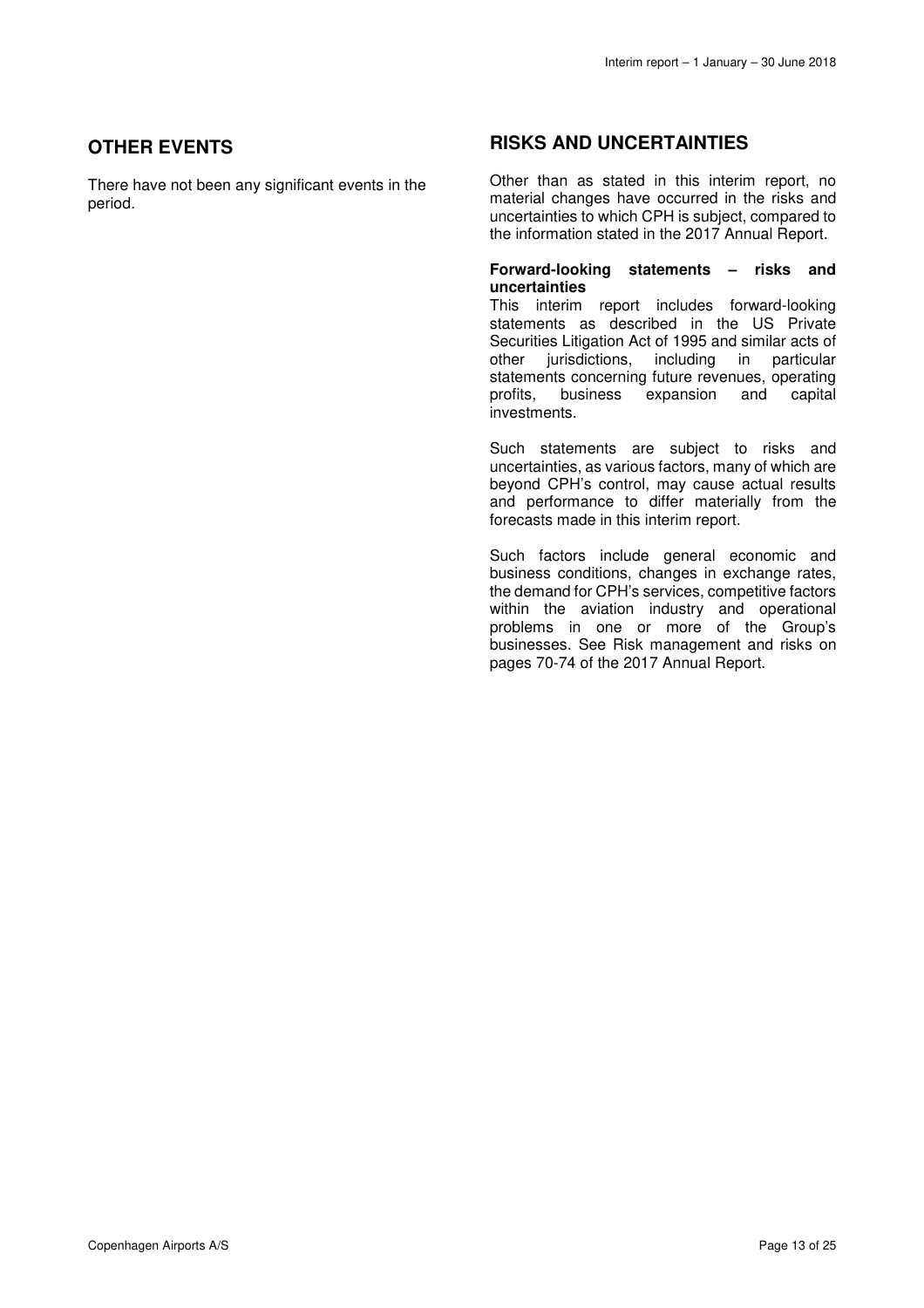## **CONSOLIDATED FINANCIAL STATEMENTS**

### **INCOME STATEMENT**

|                                                | Q2      | Year to date |         |         |
|------------------------------------------------|---------|--------------|---------|---------|
| <b>DKK</b> million                             | 2018    | 2017         | 2018    | 2017    |
|                                                |         |              |         |         |
| Traffic revenue                                | 673.0   | 708.7        | 1,262.9 | 1,278.8 |
| Concession revenue                             | 339.6   | 323.5        | 639.7   | 609.9   |
| Rent                                           | 47.2    | 43.8         | 92.3    | 85.9    |
| Sale of services, etc.                         | 84.3    | 74.6         | 162.0   | 172.0   |
| Revenue                                        | 1,144.1 | 1,150.6      | 2,156.9 | 2,146.6 |
|                                                |         |              |         |         |
| Other income                                   | 0.3     | 2.0          | 0.7     | 2.7     |
| <b>External costs</b>                          | 131.2   | 106.5        | 258.0   | 250.3   |
| Staff costs                                    | 361.2   | 349.4        | 682.6   | 662.9   |
| Amortisation and depreciation                  | 229.3   | 200.2        | 430.1   | 393.2   |
|                                                |         |              |         |         |
| <b>Operating profit</b>                        | 422.7   | 496.5        | 786.9   | 842.9   |
|                                                |         |              |         |         |
| Financial income                               | 1.3     | 0.6          | 2.0     | 1.1     |
| Financial expenses                             | 47.4    | 47.6         | 96.3    | 95.9    |
|                                                |         |              |         |         |
| Profit before tax                              | 376.6   | 449.5        | 692.6   | 748.1   |
| Tax on profit for the period                   | 86.2    | 103.3        | 158.6   | 172.0   |
|                                                |         |              |         |         |
| Net profit for the period                      | 290.4   | 346.2        | 534.0   | 576.1   |
|                                                |         |              |         |         |
|                                                |         |              |         |         |
| Earnings per DKK 100 share (basic and diluted) | 37.0    | 44.1         | 68.0    | 73.4    |
| EPS is stated in Danish kroner                 |         |              |         |         |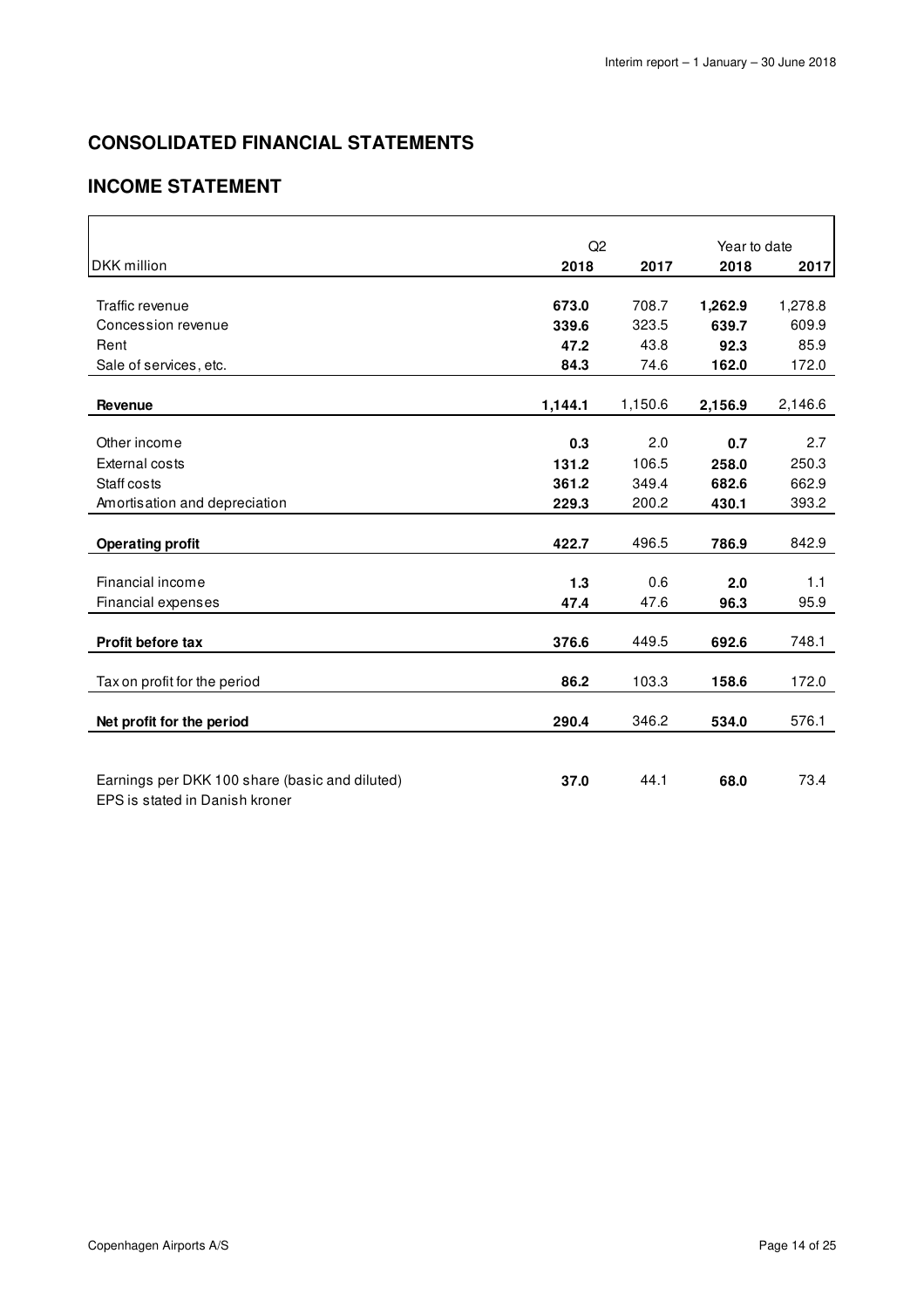### **STATEMENT OF COMPREHENSIVE INCOME**

|                                                                                                     | Q2      |         |        | Year to date |
|-----------------------------------------------------------------------------------------------------|---------|---------|--------|--------------|
| IDKK million                                                                                        | 2018    | 2017    | 2018   | 2017         |
| Net profit for the period                                                                           | 290.4   | 346.2   | 534.0  | 576.1        |
| Items that are reclassified to the income statement                                                 |         |         |        |              |
| Value adjustments of hedging instruments<br>Value adjustments of hedging instruments transferred to | 175.9   | (214.0) | 72.7   | (233.2)      |
| financial income and expenses in the income statement                                               | (160.7) | 228.9   | (63.1) | 278.5        |
| Tax on other comprehensive income                                                                   | (3.3)   | (3.3)   | (2.1)  | (10.1)       |
| Other comprehensive income for the period                                                           | 11.9    | 11.6    | 7.5    | 35.2         |
| Total comprehensive income for the period                                                           | 302.3   | 357.8   | 541.5  | 611.3        |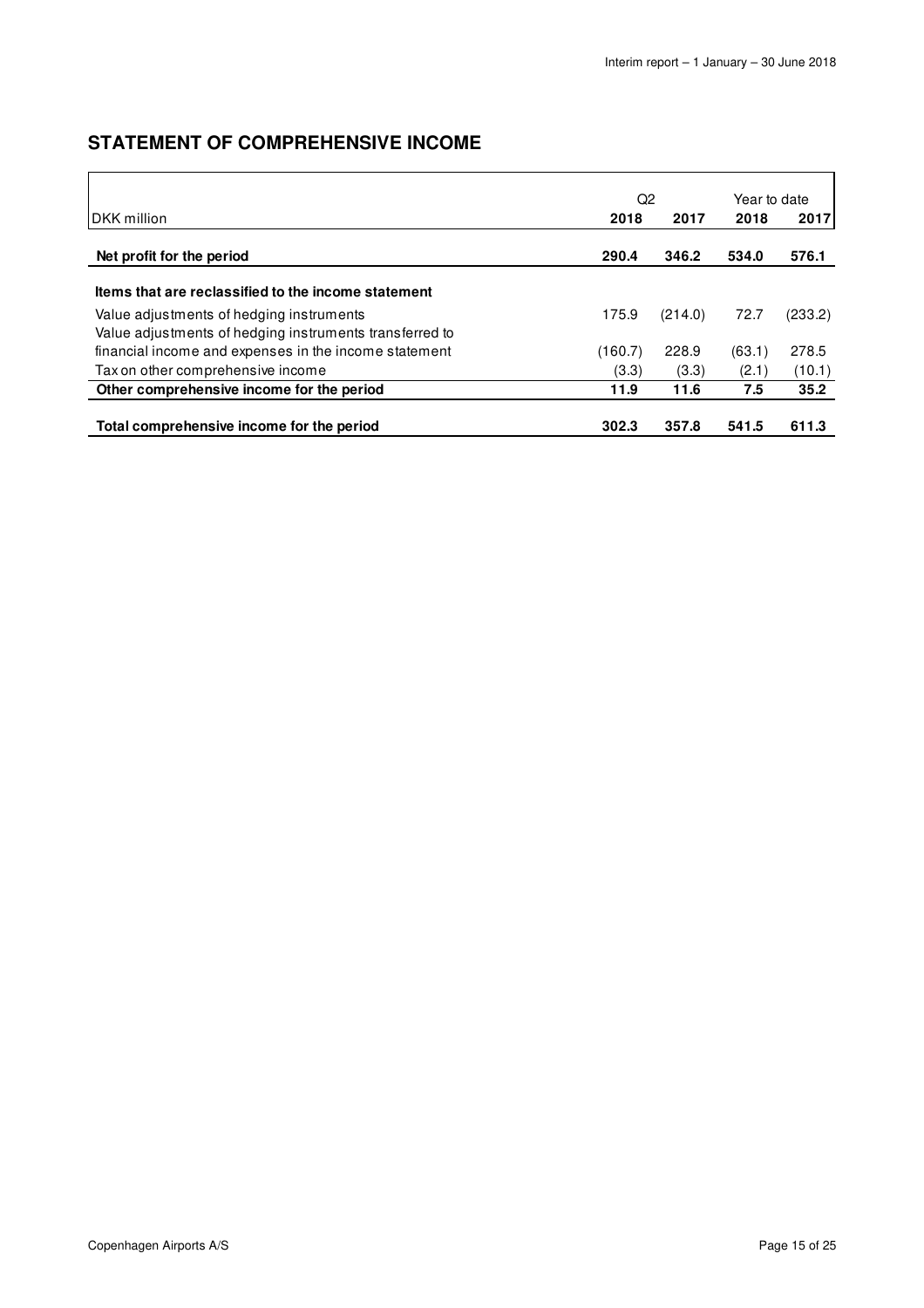### **BALANCE SHEET**

|      | <b>Assets</b>                                    |          |                 |                |
|------|--------------------------------------------------|----------|-----------------|----------------|
| Note | DKK million                                      | 30 June  | 30 June<br>2017 | 31 Dec<br>2017 |
|      |                                                  | 2018     |                 |                |
|      | <b>NON-CURRENT ASSETS</b>                        |          |                 |                |
|      | <b>Total intangible assets</b>                   | 486.3    | 484.2           | 448.1          |
|      |                                                  |          |                 |                |
|      | Property, plant and equipment                    |          | 4,625.4         |                |
|      | Land and buildings                               | 4,841.9  | 3,853.9         | 4,955.6        |
|      | Plant and machinery                              | 3,965.0  |                 | 4,021.5        |
|      | Other fixtures and fittings, tools and equipment | 676.3    | 629.0           | 681.2          |
|      | 3 Property, plant and equipment in progress      | 1,689.1  | 988.1           | 925.2          |
|      | Total property, plant and equipment              | 11,172.3 | 10,096.4        | 10,583.5       |
|      |                                                  |          |                 |                |
|      | <b>Financial investments</b>                     |          |                 |                |
|      | Investments in associates                        | 0.4      | 0.4             | 0.4            |
|      | Other financial assets                           | 12.6     | 110.5           | 6.9            |
|      | <b>Total financial assets</b>                    | 13.0     | 110.9           | 7.3            |
|      | <b>Total non-current assets</b>                  | 11,671.6 | 10,691.5        | 11,038.9       |
|      |                                                  |          |                 |                |
|      | <b>CURRENT ASSETS</b>                            |          |                 |                |
|      | <b>Receivables</b>                               |          |                 |                |
|      | Trade receivables                                | 447.9    | 472.5           | 427.5          |
|      | Other receivables                                | 10.0     | 19.4            | 48.7           |
|      | Prepayments                                      | 63.7     | 45.5            | 62.4           |
|      | <b>Total receivables</b>                         | 521.6    | 537.4           | 538.6          |
|      |                                                  |          |                 |                |
|      | Cash                                             | 19.1     | 64.8            | 12.6           |
|      | <b>Total current assets</b>                      | 540.7    | 602.2           | 551.2          |
|      |                                                  |          |                 |                |
|      | <b>Total assets</b>                              | 12,212.3 | 11,293.7        | 11,590.1       |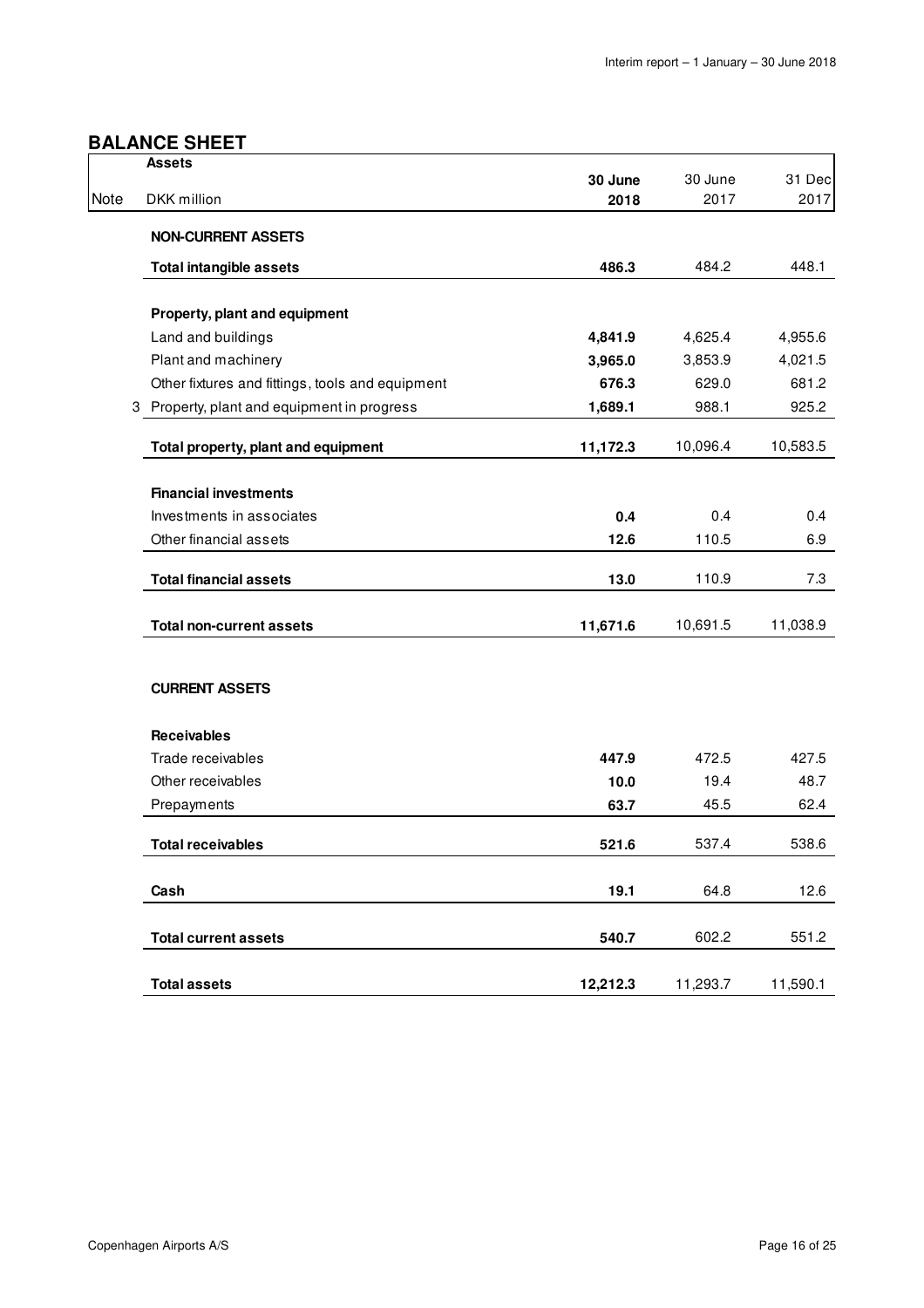|      | <b>Equity and liabilities</b>          |          |          |          |
|------|----------------------------------------|----------|----------|----------|
|      |                                        | 30 June  | 30 June  | 31 Dec   |
| Note | DKK million                            | 2018     | 2017     | 2017     |
|      | <b>EQUITY</b>                          |          |          |          |
|      | Share capital                          | 784.8    | 784.8    | 784.8    |
|      | Hedging reserve                        | (130.0)  | (97.3)   | (119.2)  |
|      | Cost of hedge                          | (15.2)   | (42.8)   | (33.5)   |
|      | Retained earnings                      | 2,268.7  | 2,310.7  | 2,520.3  |
|      | <b>Total equity</b>                    | 2,908.3  | 2,955.4  | 3,152.4  |
|      |                                        |          |          |          |
|      | <b>NON-CURRENT LIABILITIES</b>         |          |          |          |
|      | Deferred tax                           | 1,037.7  | 1,036.9  | 1,035.6  |
| 4    | Financial institutions and other loans | 6,100.7  | 6,103.3  | 4,653.3  |
|      | Other payables                         | 61.6     | 57.8     | 128.5    |
|      | <b>Total non-current liabilities</b>   | 7,200.0  | 7,198.0  | 5,817.4  |
|      | <b>CURRENT LIABILITIES</b>             |          |          |          |
| 4    | Financial institutions and other loans | 718.0    | 5.8      | 1,280.9  |
|      | Prepayments from customers             | 339.4    | 250.3    | 235.9    |
|      | Trade payables                         | 590.7    | 445.4    | 506.4    |
|      | Income tax payable                     | 87.3     | 105.2    | 213.9    |
|      | 5 Other payables                       | 360.2    | 325.0    | 374.7    |
|      | Deferred income                        | 8.4      | 8.6      | 8.5      |
|      | <b>Total current liabilities</b>       | 2,104.0  | 1,140.3  | 2,620.3  |
|      | <b>Total liabilities</b>               | 9,304.0  | 8,338.3  | 8,437.7  |
|      | <b>Total equity and liabilities</b>    | 12,212.3 | 11,293.7 | 11,590.1 |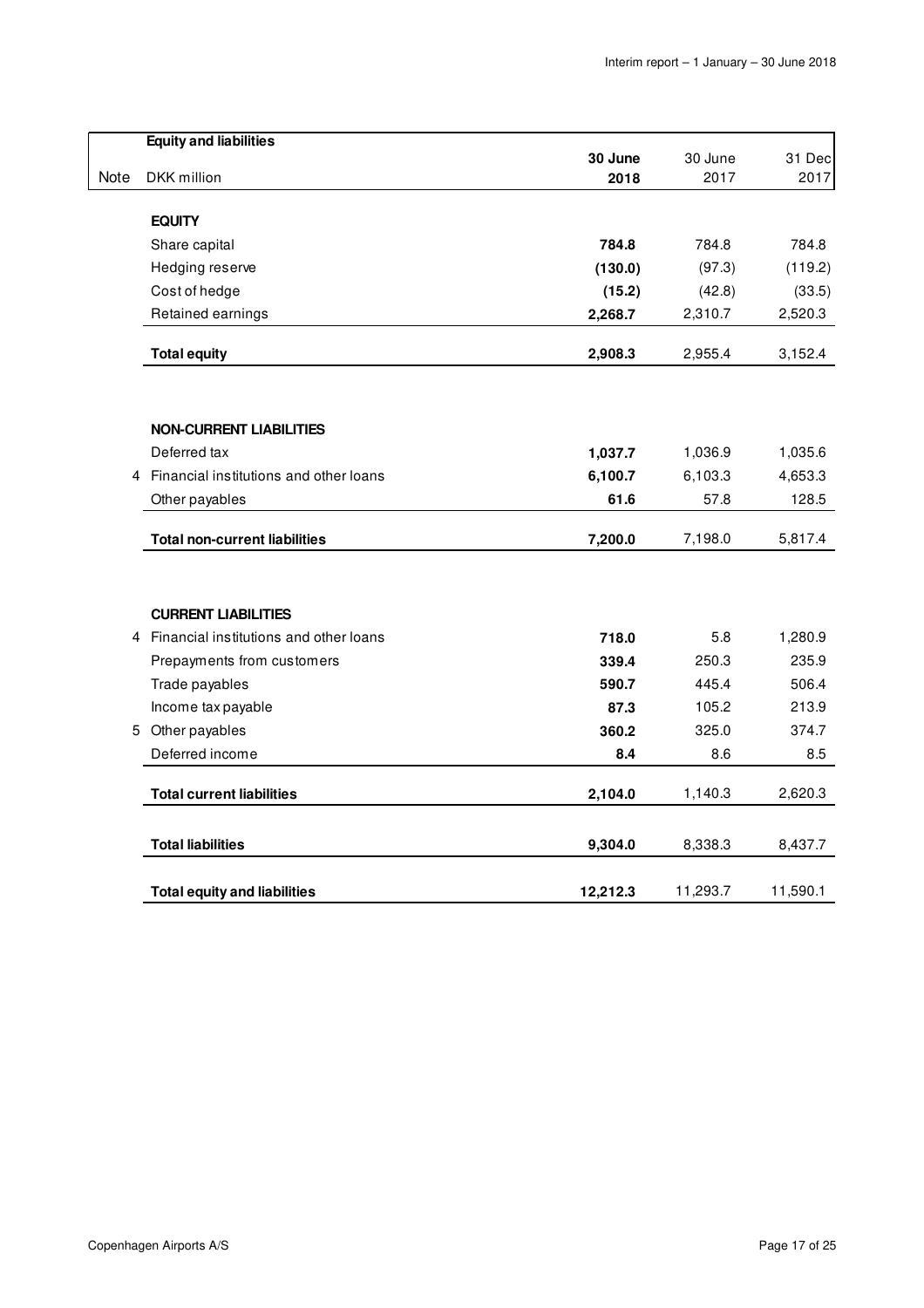### **CASH FLOW STATEMENT**

|                                                                    | Q2      |         | Year to date |         |  |
|--------------------------------------------------------------------|---------|---------|--------------|---------|--|
| DKK million                                                        | 2018    | 2017    | 2018         | 2017    |  |
| <b>CASH FLOW FROM OPERATING ACTIVITIES</b>                         |         |         |              |         |  |
| Received from customers                                            | 1,120.7 | 1,077.3 | 2,240.0      | 2,075.3 |  |
| Paid to staff, suppliers, etc.                                     | (415.8) | (397.5) | (978.3)      | (991.7) |  |
| Cash flow from operating activities before financial items and tax | 704.9   | 679.8   | 1,261.7      | 1,083.6 |  |
| Interest received, etc.                                            | 0.5     | 0.6     | 0.8          | 0.8     |  |
| Interest paid, etc.                                                | (64.1)  | (51.7)  | (119.3)      | (108.4) |  |
| Cash flow from operating activities before tax                     | 641.3   | 628.7   | 1,143.2      | 976.0   |  |
| Income taxes paid                                                  |         |         | (285.3)      | (235.5) |  |
| Cash flow from operating activities                                | 641.3   | 628.7   | 857.9        | 740.5   |  |
|                                                                    |         |         |              |         |  |
| <b>CASH FLOW FROM INVESTING ACTIVITIES</b>                         |         |         |              |         |  |
| Purchase of property, plant and equipment                          | (498.8) | (379.4) | (813.0)      | (606.4) |  |
| Purchase of intangible assets                                      | (43.9)  | (7.4)   | (74.3)       | (47.1)  |  |
| Sale of property, plant and equipment                              | 0.3     | 2.7     | 0.8          | 3.5     |  |
| Cash flow from investing activities                                | (542.4) | (384.1) | (886.5)      | (650.0) |  |
|                                                                    |         |         |              |         |  |
| <b>CASH FLOW FROM FINANCING ACTIVITIES</b>                         |         |         |              |         |  |
| Repayments of long-term loans                                      | (709.6) | (101.4) | (718.7)      | (252.9) |  |
| Proceeds from long-term loans                                      | 1,300.0 | 600.0   | 1,500.0      | 900.0   |  |
| Repayments of short-term loans                                     | (95.5)  | (83.4)  | (129.0)      | (173.4) |  |
| Proceeds from short-term loans                                     | 168.4   | 41.0    | 168.4        | 116.4   |  |
| Dividends paid                                                     | (785.6) | (694.0) | (785.6)      | (694.0) |  |
| Cash flow from financing activities                                | (122.3) | (237.8) | 35.1         | (103.9) |  |
| Net cash flow for the period                                       | (23.4)  | 6.8     | 6.5          | (13.4)  |  |
| Cash at the beginning of the year                                  | 42.5    | 58.0    | 12.6         | 78.2    |  |
| Cash at the end of the period                                      | 19.1    | 64.8    | 19.1         | 64.8    |  |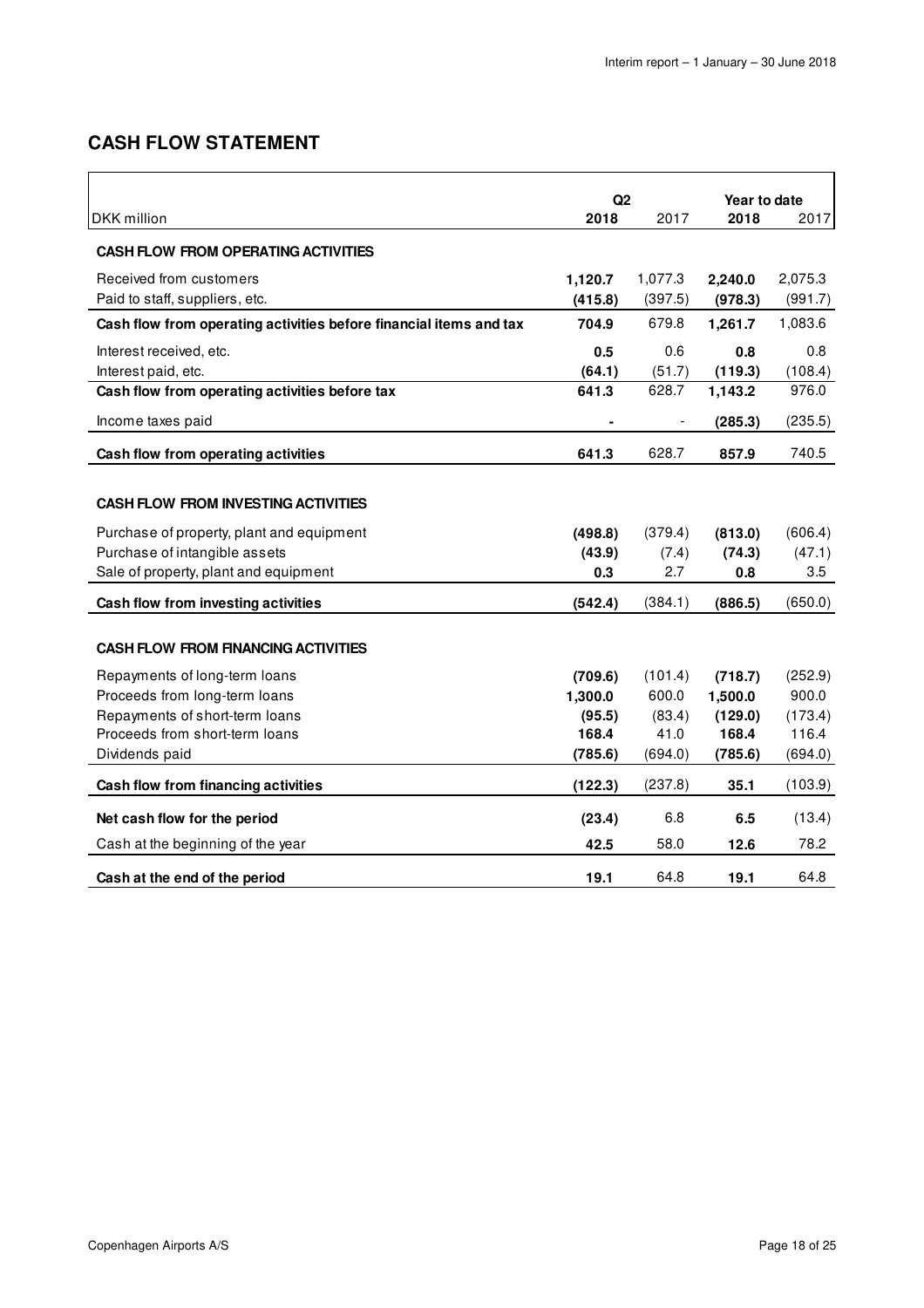### **STATEMENT OF CHANGES IN EQUITY**

### DKK million

|                                                                                                                                                                    | Share<br>capital             | Hedging<br>reserve | Cost of<br>hedge | Retained<br>earnings | Total   |
|--------------------------------------------------------------------------------------------------------------------------------------------------------------------|------------------------------|--------------------|------------------|----------------------|---------|
| Equity at 1 January 2018                                                                                                                                           | 784.8                        | (119.2)            | (33.5)           | 2,520.3              | 3,152.4 |
| Comprehensive income for the period<br>Net profit for the period                                                                                                   |                              |                    |                  | 534.0                | 534.0   |
| Other comprehensive income<br>Value adjustments of hedging instruments<br>Value adjustments of hedging instruments<br>transferred to financial income and expenses |                              | 38.4               | 18.3             |                      | 56.7    |
| in the income statement                                                                                                                                            |                              | (49.2)             |                  |                      | (49.2)  |
| Total other comprehensive income                                                                                                                                   | $\qquad \qquad \blacksquare$ | (10.8)             | 18.3             | $\blacksquare$       | 7.5     |
| Total comprehensive income for the period                                                                                                                          | $\blacksquare$               | (10.8)             | 18.3             | 534.0                | 541.5   |
| <b>Transactions with owners</b>                                                                                                                                    |                              |                    |                  |                      |         |
| Dividends paid                                                                                                                                                     |                              |                    |                  | (785.6)              | (785.6) |
| <b>Total transactions with owners</b>                                                                                                                              |                              |                    |                  | (785.6)              | (785.6) |
| Equity at 30 June 2018                                                                                                                                             | 784.8                        | (130.0)            | (15.2)           | 2,268.7              | 2,908.3 |
| Equity at 1 January 2017                                                                                                                                           | 784.8                        | (115.0)            | (60.3)           | 2,428.6              | 3,038.1 |
| Comprehensive income for the period<br>Net profit for the period                                                                                                   |                              |                    |                  | 576.1                | 576.1   |
| Other comprehensive income<br>Value adjustments of hedging instruments<br>Value adjustments of hedging instruments                                                 |                              | (199.4)            | 17.5             |                      | (181.9) |
| transferred to financial income and expenses<br>in the income statement                                                                                            |                              | 217.1              |                  |                      | 217.1   |
| Total other comprehensive income                                                                                                                                   | $\blacksquare$               | 17.7               | 17.5             | $\blacksquare$       | 35.2    |
|                                                                                                                                                                    |                              |                    |                  |                      |         |
| Total comprehensive income for the period                                                                                                                          | $\blacksquare$               | 17.7               | 17.5             | 576.1                | 611.3   |
| <b>Transactions with owners</b><br>Dividends paid                                                                                                                  |                              |                    |                  | (694.0)              | (694.0) |
| <b>Total transactions with owners</b>                                                                                                                              | $\blacksquare$               | $\blacksquare$     | $\blacksquare$   | (694.0)              | (694.0) |
| Equity at 30 June 2017                                                                                                                                             | 784.8                        | (97.3)             | (42.8)           | 2,310.7              | 2,955.4 |

### **Dividend**

At the Annual General Meeting held on 11 April 2018, the shareholders approved the Board of Directors' proposal to pay a dividend in respect of 2017 of DKK 785.6 million, or DKK 100.10 per share. Based on the interim profit for the six months ended 30 June 2017, an interim dividend of DKK 499.9 million, equivalent to DKK 63.70 per share, was distributed on 8 August 2017.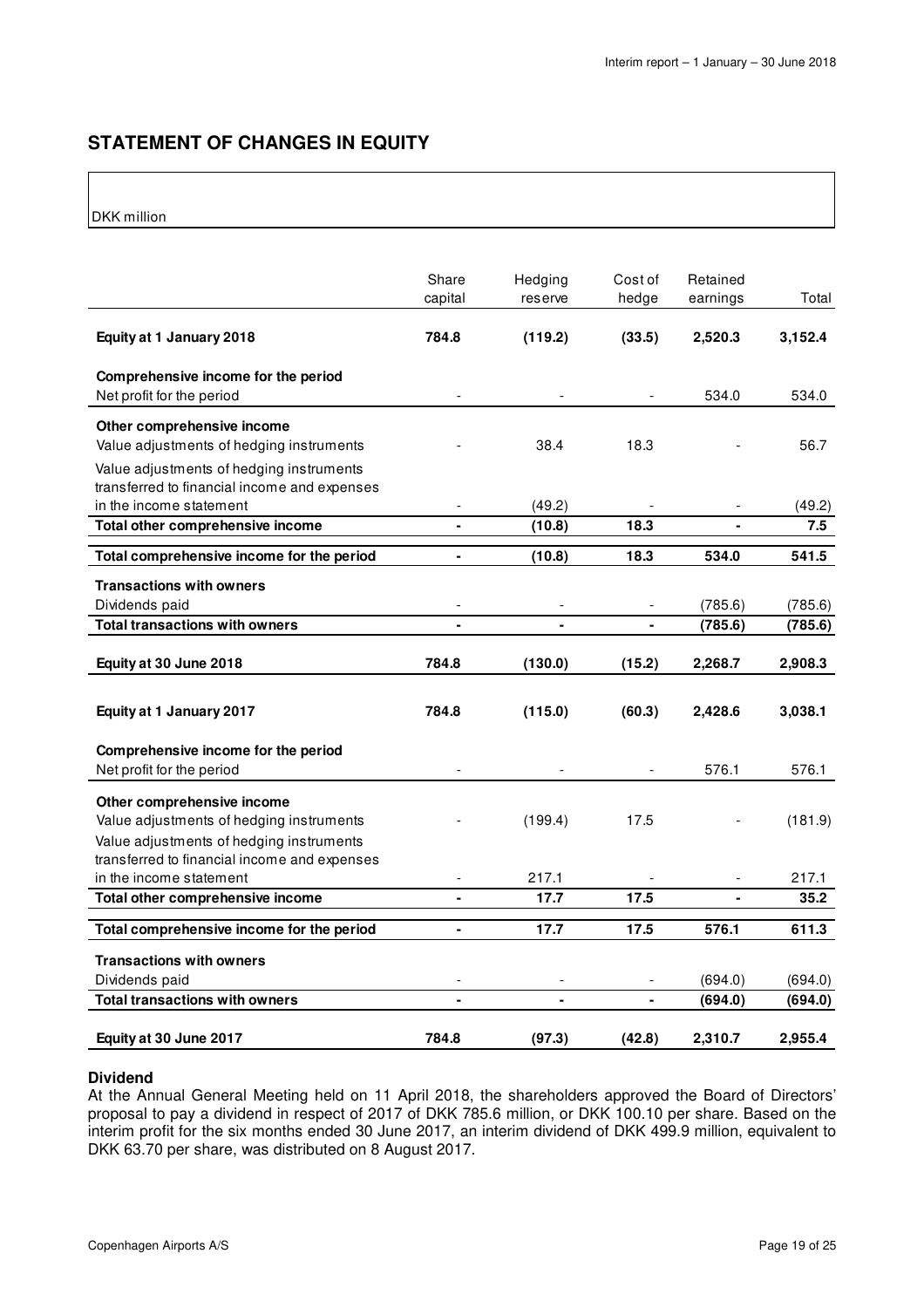### **NOTES TO THE FINANCIAL STATEMENTS**

### **NOTE 1: Basis of preparation**

CPH is a public limited company domiciled in Denmark and listed on Nasdaq Copenhagen.

The interim report comprises the condensed consolidated financial statements of Copenhagen Airports A/S.

The interim report is presented in accordance with international accounting standard IAS 34 Interim Financial Reporting and additional Danish disclosure requirements for the interim reports of listed companies.

### **Significant accounting estimates**

The estimates made by CPH in determining the carrying amounts of assets and liabilities are based on assumptions that are subject to future events. These include estimates of the useful lives of non-current assets, their residual values, and assessments of the need for write-downs based on estimates of cash flows and discount factors. For a description of risks and accounting estimates, see pages 70-74 and page 91 of the 2017 Annual Report, which indicate which notes contain significant estimates and judgements.

### **Accounting policies**

The accounting policies applied in the interim report are unchanged from those applied in the 2017 Annual Report. The 2017 Annual Report was prepared in accordance with International Financial Reporting Standards (IFRS) as adopted by the EU. For further information, see page 91 of the 2017 Annual Report, which indicates which notes contain accounting policies, and the Summary of significant accounting policies on pages 92-95.

### **Change in accounting policies**

Effective 1 January 2018, CPH has implemented the following new standards:

- IFRS 9 Financial Instruments
- IFRS 15 Revenue from Contracts with Customers

The key changes associated with implementation of IFRS 9 can be summarised as follows:

- The number of categories of financial assets has been reduced to three: amortised cost, fair value through profit or loss, and fair value through other comprehensive income.
- The rules for writing down financial assets have been changed to a model based on expected credit losses, where changes in the credit risk entail changes in the provision for bad debts.
- The rules governing hedge accounting have been relaxed to align more closely with the company's risk management strategy and goals.

CPH has established that the implementation of IFRS 9 has not had a material impact on the consolidated financial statements.

The key changes associated with implementation of IFRS 15 can be summarised as follows:

- Changes to the recognition criteria that may impact the timing of revenue recognition, including recognition of variable considerations.
- Changes to the disclosure requirements, including requirements for disclosure of the composition of the revenue.

CPH has established that the implementation of IFRS 15 has not had a material impact on the consolidated financial statements. Reference is made to Note 2 concerning information on the composition of the revenue.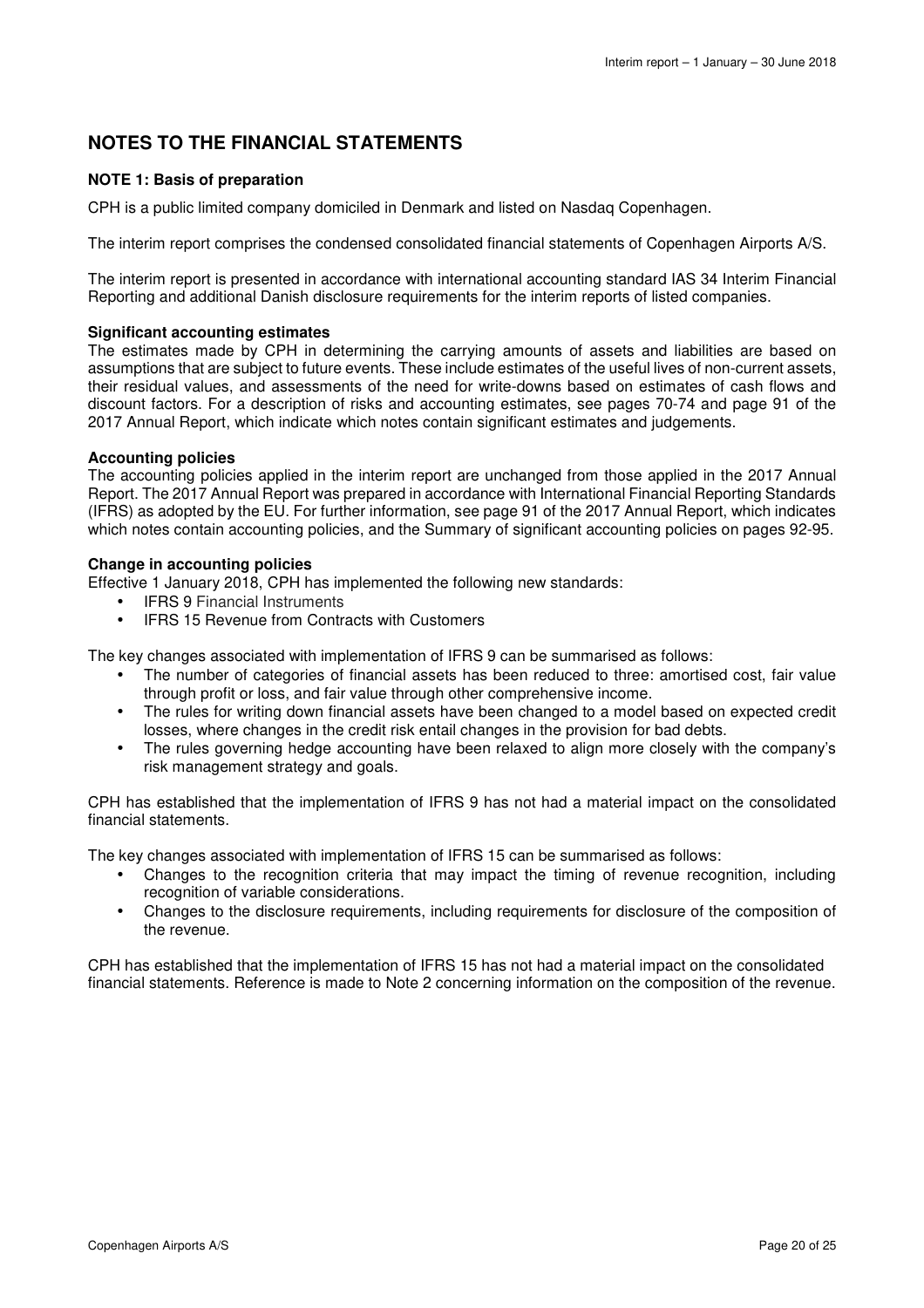### **NOTE 2: Segmental information**

See "Segment reporting" in "Management's financial review for the interim period 1 January – 30 June 2018" on page 10.

#### **Composition of revenue**

|                           | Aeronautical<br>segment | Non-aeronautisk segment      |      |                |                          |         |
|---------------------------|-------------------------|------------------------------|------|----------------|--------------------------|---------|
| <b>DKK</b> million        | Traffic revenue         | <b>Concession</b><br>revenue | Rent | Car<br>parking | <b>Other</b><br>services | Total   |
| <b>Total for segments</b> | 1,262.9                 | 405.0                        | 92.3 | 205.4          | 191.3                    | 2,156.9 |
| Time of recognition       |                         |                              |      |                |                          |         |
| - At a specific time      | 1,262.9                 |                              |      |                | $\overline{\phantom{a}}$ | 1,262.9 |
| - Over time               |                         | 405.0                        | 92.3 | 205.4          | 191.3                    | 894.0   |
| <b>Total</b>              | 1,262.9                 | 405.0                        | 92.3 | 205.4          | 191.3                    | 2,156.9 |
|                           |                         |                              |      |                |                          |         |
| Type of contract          |                         |                              |      |                |                          |         |
| - Fixed price             | 1,262.9                 | 20.2                         | 92.3 | 205.4          | 191.3                    | 1,772.1 |
| - Revenue-based contracts |                         | 384.8                        |      |                |                          | 384.8   |
| Total                     | 1,262.9                 | 405.0                        | 92.3 | 205.4          | 191.3                    | 2,156.9 |

### **NOTE 3: Property, plant and equipment**

### **Purchase and sale of property, plant and equipment**

In the first six months of 2018, CPH invested DKK 1,033.2 million in intangible assets and property, plant and equipment (31 December 2017: DKK 1,477.1 million). Major investments in the first six months of 2018 included expansion of capacity at the central security checkpoint, improvement of wide-body facilities, expansion of Terminal 2 airside, establishment of Pier E, expansion of Terminal 3 landside and various investments in growth.

In the first six months of 2018, other fixtures and equipment were sold totalling DKK 0.8 million (31 December 2017: DKK 3.7 million).

### **Contracts and other commitments**

As of 30 June 2018, CPH had entered into contracts to build and maintain facilities totalling DKK 243.9 million (31 December 2017: DKK 383.0 million) and other commitments totalling DKK 32.2 million (31 December 2017: DKK 23.2 million). Major commitments comprise contracts concerning the establishment of Pier E, the expansion of Terminal 2 airside, improvement of wide-body facilities, expansion of capacity at the central security checkpoint and development of IT traffic systems.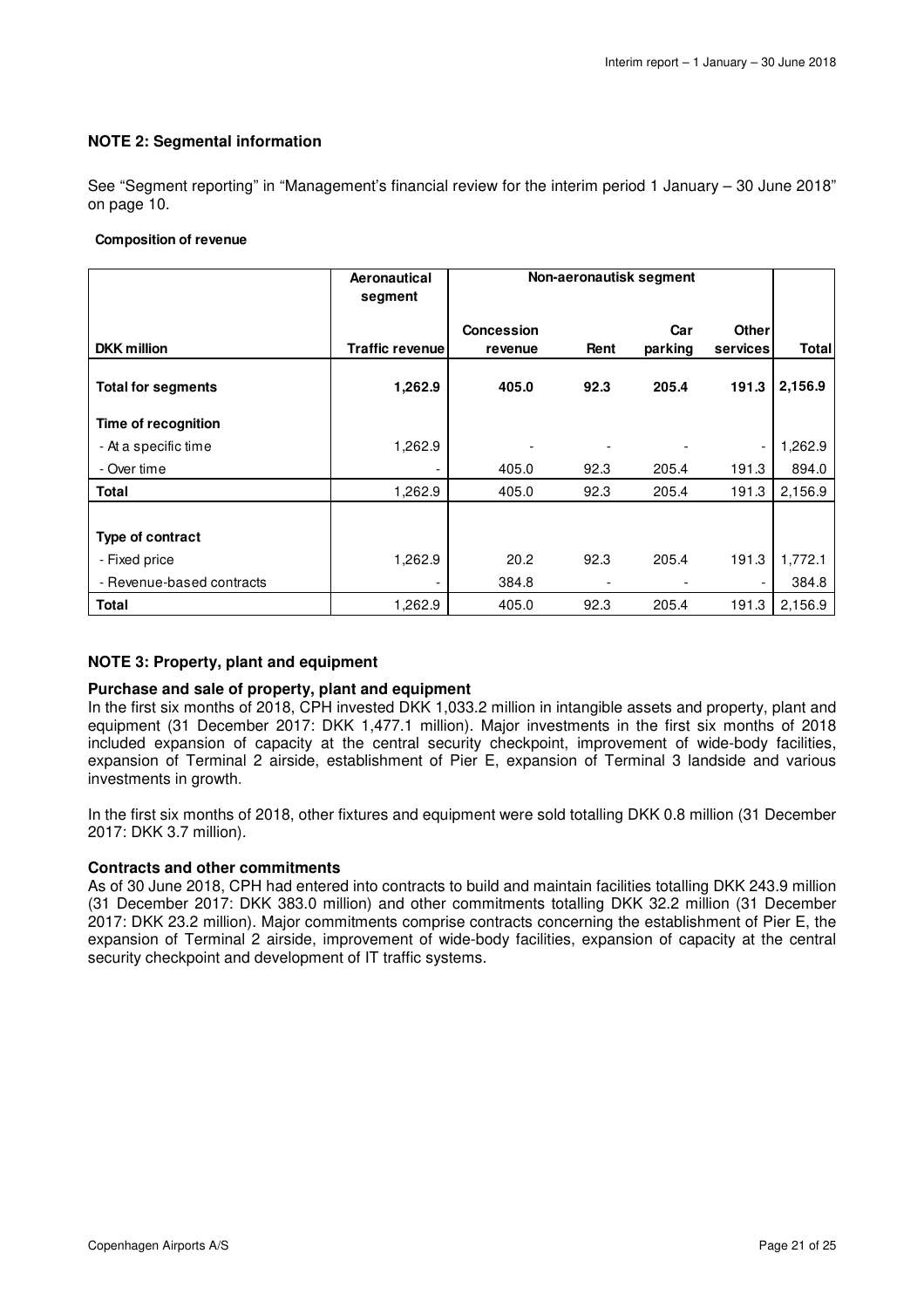### **NOTE 4: Financial institutions**

| Financial institutions and other loans are recognised in the balance sheet as<br>follows | 30 June<br>2018 | 31 Dec.<br>2017 |
|------------------------------------------------------------------------------------------|-----------------|-----------------|
| Non-current liabilities                                                                  | 6.100.7         | 4,653.3         |
| Current liabilities                                                                      | 718.0           | 280.9. ا        |
| Total                                                                                    | 6.818.7         | 5.934.2         |

#### **CPH has the following loans and credit facilities as at 30 June:**

|                                    |            |                                  |                      | <b>Carrying amount</b> |                 | Fair value*     |                 |
|------------------------------------|------------|----------------------------------|----------------------|------------------------|-----------------|-----------------|-----------------|
| Loan                               |            | Fixed/<br><b>Curren floating</b> | <b>Maturity date</b> | 30 June<br>2018        | 31 Dec.<br>2017 | 30 June<br>2018 | 31 Dec.<br>2017 |
| Overdraft                          | <b>DKK</b> | Floating                         |                      | 72.8                   | 33.5            | 72.8            | 33.5            |
| Danske Bank                        | <b>DKK</b> | Floating                         | 2 Apr 2019           | 100.0                  |                 | 100.0           |                 |
| RD (DKK 58 million)**              | <b>DKK</b> | Floating                         | 30 Jun 2035          | 49.5                   | 51.0            | 49.5            | 50.9            |
| RD (DKK 64 million)**              | <b>DKK</b> | Fixed                            | 23 Dec 2032          | 49.0                   | 50.5            | 51.6            | 55.0            |
| Nordea Kredit**                    | <b>DKK</b> | Floating                         | 30 Dec 2039          | 450.9                  | 450.9           | 450.9           | 450.9           |
| NIB***                             | <b>DKK</b> | Fixed                            | 12 Feb 2026          | 122.4                  | 130.0           | 132.0           | 142.4           |
| $NIB***$                           | <b>DKK</b> | Fixed                            | 12 Aug 2027          | 900.0                  |                 | 965.1           |                 |
| EIB****                            | <b>DKK</b> | Fixed                            | 15 Dec 2026          | 250.0                  | 250.0           | 247.4           | 249.7           |
| EIB****                            | <b>DKK</b> | Fixed                            | 7 Apr 2032           | 600.0                  | 600.0           | 557.4           | 589.6           |
| EIB****                            | <b>DKK</b> | Fixed                            | 26 Jan 2033          | 400.0                  |                 | 392.4           |                 |
| USPP bond loan                     | <b>DKK</b> | Fixed                            | 27 Aug 2025          | 1,055.0                | 1,055.0         | 1,122.6         | 1,118.9         |
| USPP bond loan                     | <b>USD</b> | Fixed                            | 27 Aug 2018          | 639.3                  | 620.8           | 655.3           | 647.4           |
| USPP bond loan                     | <b>USD</b> | Fixed                            | 29 Jun 2018          |                        | 620.8           |                 | 630.1           |
| USPP bond loan                     | <b>USD</b> | Fixed                            | 29 Jun 2020          | 939.7                  | 912.5           | 983.6           | 979.1           |
| USPP bond loan                     | <b>USD</b> | Fixed                            | 22 Aug 2023          | 1,022.8                | 993.2           | 208.4           | 1,053.7         |
| USPP bond loan                     | <b>GBP</b> | Fixed                            | 29 Jun 2020          | 193.5                  | 193.0           | 1,054.1         | 212.4           |
| Total                              |            |                                  |                      | 6,844.9                | 5,961.2         | 7,043.1         | 6,213.6         |
|                                    |            |                                  |                      |                        |                 |                 |                 |
| Loan costs for future amortisation |            |                                  |                      | (26.2)                 | (27.0)          | (26.2)          | (27.0)          |
| <b>Total</b>                       |            |                                  |                      | (26.2)                 | (27.0)          | (26.2)          | (27.0)          |
|                                    |            |                                  |                      |                        |                 |                 |                 |

**Total 6,818.7** 5,934.2 **7,016.9** 6,186.6 The fair value of the financial liabilities is the present value of expected future instalments and interest

 payments. A zero coupon rate for similar maturities plus credit cost based upon the Company's present rating is used as the discount rate.

\*\* CPH's properties have been mortgaged for a total value of DKK 514.9 million (2017: DKK 514.9 million).

\*\*\* Nordic Investment Bank (NIB) - Funding for Pier C.

\*\*\*\* European Investment Bank (EIB) and Nordic Investment Bank (NIB) - Funding for the expansion of Copenhagen Airport, which is expected to be completed by the end of 2024.

The fixed-rate USPP bond loans of USD 407 million and GBP 23 million (2017: USD 507 million and GBP 23 million) were swapped to DKK on closing of contract, both in terms of principal and interest payments, by means of currency swaps.

The interest rate risk in connection with the floating-rate loan from Nordea Kredit is hedged via an interest rate swap until 2020.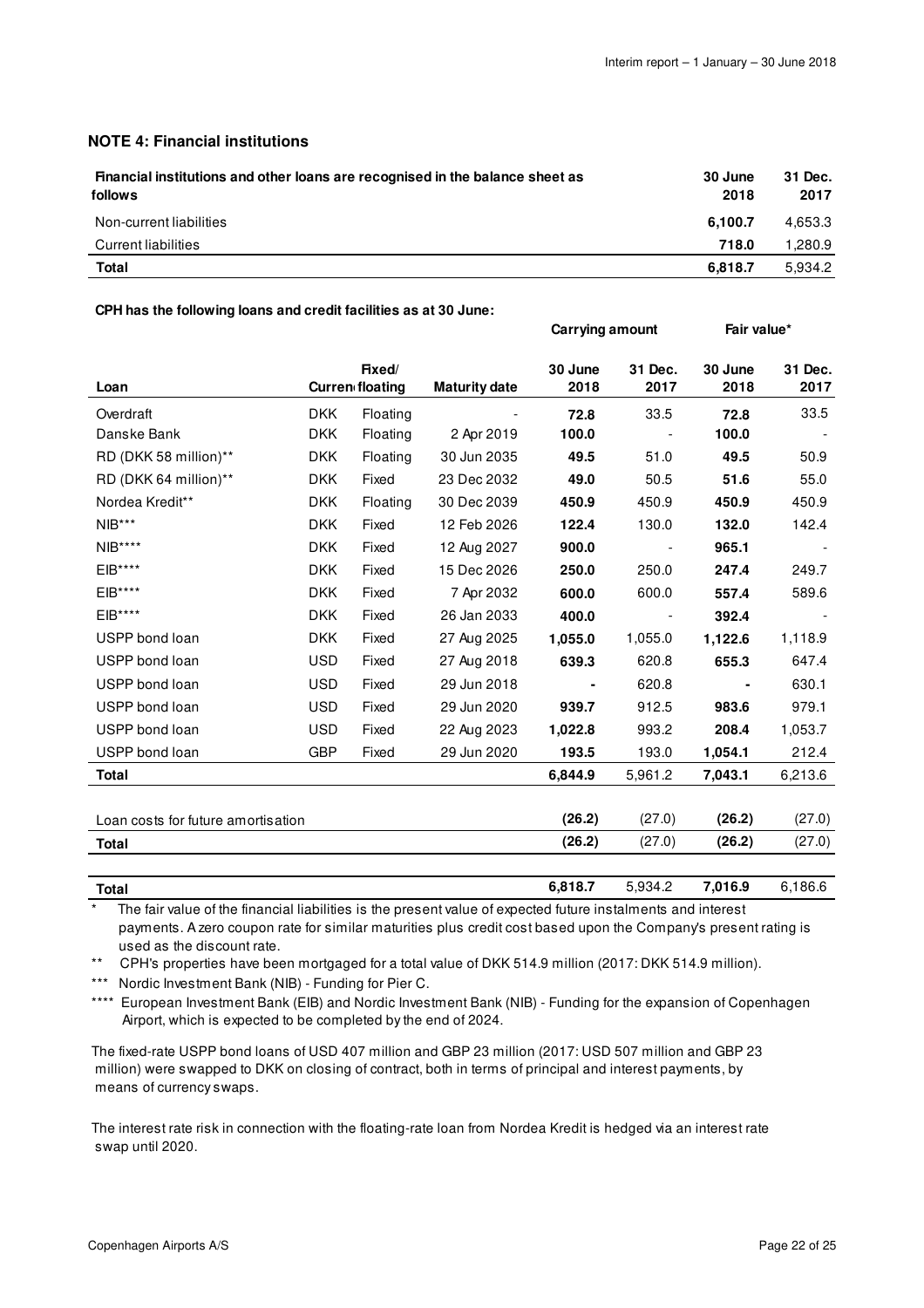### **NOTE 4: Financial institutions** (continued)

### **Values of the derivative financial instruments:**

|                                             | Carrying amount |                 | Fair value*     |                 |
|---------------------------------------------|-----------------|-----------------|-----------------|-----------------|
| Derivative financial instruments            | 30 June<br>2018 | 31 Dec.<br>2017 | 30 June<br>2018 | 31 Dec.<br>2017 |
| Recognised under other financial assets     | 12.5            | 6.8             | 12.5            | 6.8             |
| Recognised under other non-current payables | 61.6            | 128.5           | 61.6            | 128.5           |

\*The fair value of CPH's forward exchange contracts and other derivative financial instruments (interest rate and currency swaps) are considered a level 2 fair value measurement as the fair value is primarily determined directly based on the published exchange rates and quoted swap and forward rates on the balance sheet date.

### **NOTE 5: Other payables**

|                                     | 30 June<br>2018 | 31 Dec.<br>2017 |
|-------------------------------------|-----------------|-----------------|
| Holiday pay and other payroll items | 267.5           | 283.3           |
| Interest payable                    | 39.7            | 39.7            |
| Other costs payable                 | 53.0            | 51.7            |
| <b>Total</b>                        | 360.2           | 374.7           |

#### **NOTE 6: Related parties**

CPH's related parties are the Danish Labour Market Supplementary Pension (ATP) and the Ontario Teachers' Pension Plan (OTPP), cf. their controlling ownership interests in CPH, and the Board of Directors and Executive Management. See also notes 2.4, 3.4 and 5.5 in the 2017 Annual Report.

There are no outstanding balances with related parties.

### **NOTE 7: Subsequent events**

On 12 July 2018, CPH signed a new guaranteed loan agreement with the European Investment Bank (EIB). The agreement provides CPH with a project-financed credit limit of up to DKK 600 million. Within this framework, CPH can utilise the facility over the 15-year life of the loan.

No other material events have occurred subsequent to the balance sheet date.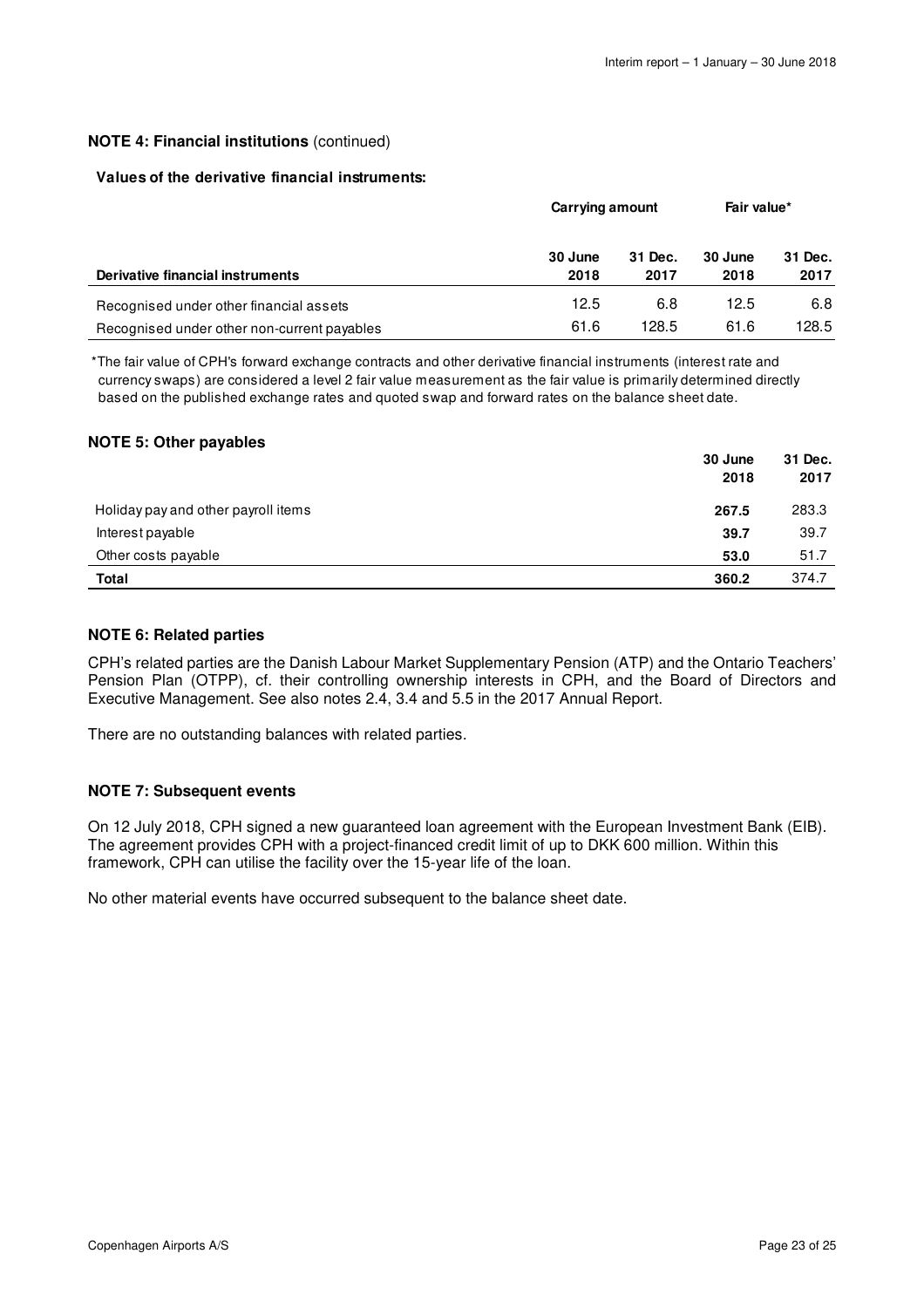### **MANAGEMENT'S STATEMENT AND AUDITOR'S REPORT**

### **MANAGEMENT'S STATEMENT ON THE INTERIM REPORT**

The Board of Directors and the Executive Management have today considered and adopted the interim report of Copenhagen Airports A/S for the period 1 January – 30 June 2018.

The interim report, which comprises the condensed consolidated financial statements of Copenhagen Airports A/S, is presented in accordance with IAS 34 Interim Financial Reporting as adopted by the EU and additional Danish disclosure requirements applying to interim reports of listed companies.

In our opinion, the interim report gives a true and fair view of the Group's assets, equity and liabilities and financial position at 30 June 2018 and of the results of the Group's operations and the Group's cash flows for the period 1 January – 30 June 2018. Moreover, in our opinion, the interim report gives a true and fair view of developments in the Group's operations and financial position, and describes the most significant risks and uncertainties that may affect the Group.

Besides what has been disclosed in the interim report, no material changes in the Group's significant risks and uncertainties have occurred compared to what was disclosed in the 2017 Annual Report.

Copenhagen, 9 August 2018

### **Executive Management**

Thomas Woldbye CEO

### **Board of Directors**

Lars Nørby Johansen Chairman

David Stanton Deputy Chairman Ulrik Dan Weider Deputy Chairman

Marlene Haugaard

Janis Kong

Charles Thomazi

Dan Hansen

John Flyttov

Jesper Bak Larsen